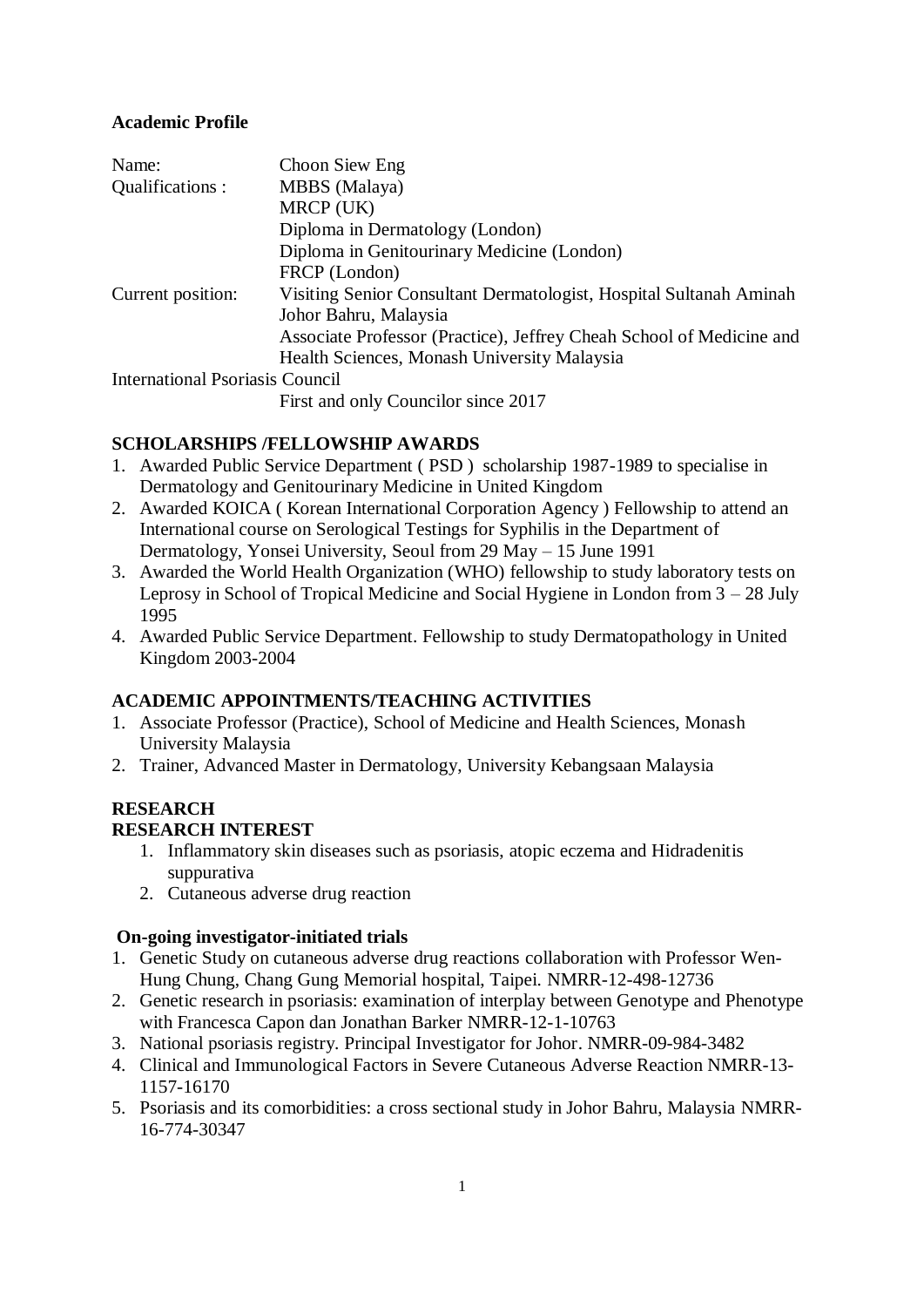- 6. Impact of eczema action plan (EAP) on disease severity and quality of life for childhood atopic eczema NMRR-18-2728-43492
- 7. CLINICAL PROFILE OF PATIENTS WITH LICHEN PLANUS NMRR-18-1122-41655
- 8. LUCIO LEPROSY / PHENOMENON IN JOHOR NMRR-17-1729-36668

# **Industry-sponsored trials**

# Principal Investigator

- 1. A 52-week, multicenter, randomized, double-blind study of secukinumab (300 mg) to demonstrate efficacy as assessed by Psoriasis Area and Severity Index and Investigator's Global Assessment after 12 weeks of treatment, compared to ustekinumab, and to assess longterm safety, tolerability, and efficacy in subjects with moderate to severe plaque psoriasis (CLARITY) 15-2319-28445 (Study closure Oct 2018)
- 2. Multi-centre, open-label, single arm, phase I study to investigate safety, tolerability, pharmacokinetics, pharmacogenomics and efficacy of a single intravenous dose of BI 655130 in patients with active generalized pustular psoriasis ( Plan, design and create new outcome measure for this study proof of consept study)
	- a. Presented in Late breaking news abstract in European Academy of Dermatology and Venereology 12-16September 2018
	- b. Being revised as a letter for New England Journal of Medicine
- 3. A randomized, double-blind, multicenter study assessing short (16 weeks) and long-term efficacy (up to 1 year), safety, and tolerability of 2 subcutaneous secukinumab dose regimens in adult patients with moderate to severe hidradenitis suppurativa (SUNRISE) (Awaiting MREC approval)
- 4. Multi-center, double-blind, randomized, placebo-controlled, Phase II study to evaluate efficacy, safety and tolerability of a single intravenous dose of BI 655130 in patients with Generalized Pustular Psoriasis (GPP) presenting with an acute flare of moderate to severe intensity (awaiting MREC approval)

# **Completed research in process of report writing and dissemination of results**

- 1. A retrospective study of the clinical profile, mortality and long-term sequelae of Steven Johnson Syndrome /Toxic Epidermal Necrolysis NMRR 1624429288 (Just finished 2017)
	- a. 3<sup>rd</sup> prize in Monash Research week 2016 as proposal
- 2. ASSESSMENT OF SERUM 25-HYDROXYVITAMIN D LEVELS IN CHILDREN

# WITH ATOPIC DERMATITIS NMRR-16-1932-32898

a. Second prize for free paper session presented by trainee,  $43<sup>rd</sup>$  Annual

Dermatology Conference 27-30 September 2018

- 3. A RETROSPECTIVE STUDY ON CLINICAL PROFILE OF PATIENTS WITH SYPHILIS IN HOSPITAL SULTANAH AMINAH JOHOR BAHRU, MALAYSIA NMRR-17-1556-34058
	- a. 2<sup>nd</sup> Prize Monash Research week
- 4. Validation of the Malay Autoimmune Bullous Disease Quality of Life (ABQOL) and Treatment of Autoimmune Bullous Disease Quality of Life (TABQOL) questionnaires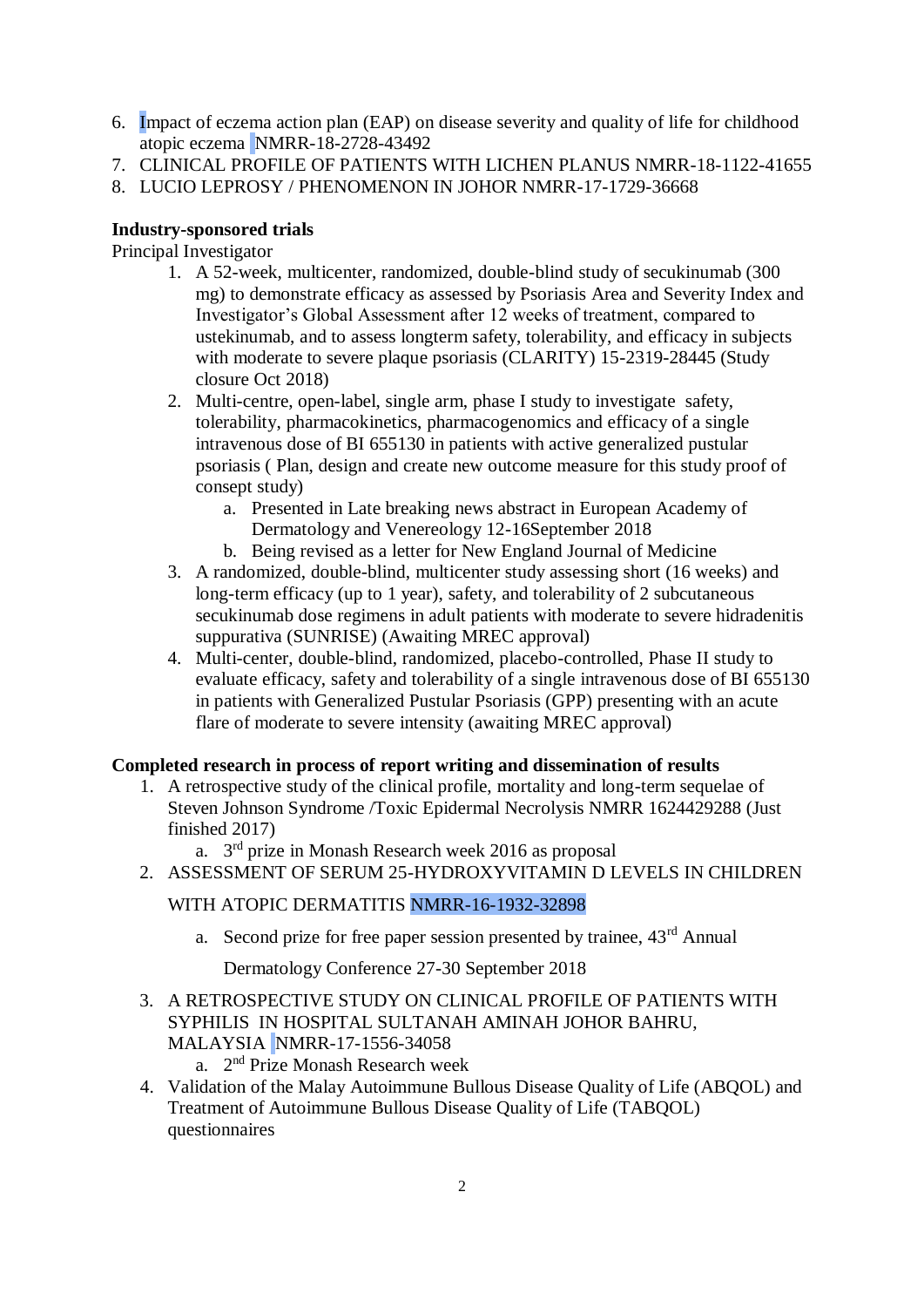- a. Presented as poster in  $22<sup>th</sup>$  Regional Conference of Dermatology 2016, Singapore
- b. Preparation of Manuscript
- 5. Mucocutaneous manifestation and evaluation of sun protection awareness in renal transplant recipients
	- a. Presented in Annual Dermatology Congress of the Malaysian Society of Dermatologist 2015
	- b. Preparation on Manuscript

# **PUBLICATIONS**

Peer-reviewed publications

- 1. Siew Eng Choon, Yi Shan Der, Nai Liang Joel Lai, et al. . Clinical characteristics, culprit drugs and outcome of patients with Acute Generalised Exanthematous Pustulosis seen in Hospital Sultanah Aminah, Johor Bahru Med J Malaysia Vol 73 No 4:220-225
- 2. [Wang YH,](https://www.ncbi.nlm.nih.gov/pubmed/?term=Wang%20YH%5BAuthor%5D&cauthor=true&cauthor_uid=29569740) [Chen CB,](https://www.ncbi.nlm.nih.gov/pubmed/?term=Chen%20CB%5BAuthor%5D&cauthor=true&cauthor_uid=29569740) [Tassaneeyakul W,](https://www.ncbi.nlm.nih.gov/pubmed/?term=Tassaneeyakul%20W%5BAuthor%5D&cauthor=true&cauthor_uid=29569740) [Saito Y,](https://www.ncbi.nlm.nih.gov/pubmed/?term=Saito%20Y%5BAuthor%5D&cauthor=true&cauthor_uid=29569740) [Aihara M,](https://www.ncbi.nlm.nih.gov/pubmed/?term=Aihara%20M%5BAuthor%5D&cauthor=true&cauthor_uid=29569740) [Choon SE](https://www.ncbi.nlm.nih.gov/pubmed/?term=Choon%20SE%5BAuthor%5D&cauthor=true&cauthor_uid=29569740) et al The Medication Risk of Stevens-Johnson Syndrome and Toxic Epidermal Necrolysis in Asians: The Major Drug Causality and Comparison to the USA FDA Label. Clinical Pharmacology & Therapeutics online March 2018. DOI: 10.1002/cpt.1071
- 3. S Twelves , A Mostafa , Z Bata-Cso¨rg , M Szell , CEM Griffiths , D Burden , S Choon, et al. Features of pustular psoriasis observed in 863 patients: Clinical and genetic analysis of a multi-ethnic cohort. J Invest Dermatol. 2018;138:54
- 4. Chen WT, Wang CW, Lu CW, Chen CB, Lee HE, Hung SI, Choon SE, Yang CH, Liu MT, Chen TJ, Fan WL, Su SC, Lin YY, Chang YC, Chung WH. The function of HLA-B\*13:01 involved in the pathomechanism of dapsone-induced severe cutaneous adverse reactions. J Invest Dermatol. 2018 Feb 16. doi: 10.1016/j.jid.2018.02.004
- 5. L. Thorlacius, A. Garg, J.R. Ingram, S.E. Choon, H.H. van der Zee, R. Christensen, G.B.E. Jemec. Towards global consensus on core outcomes for Hidradenitis Suppurativa research: An update from the HISTORIC consensus meetings I and II. Accepted by Bri J Dermatol Oct 2017 Accepted manuscript online: 28 OCT 2017 08:40AM EST | DOI: 10.1111/bjd.16093
- 6. SE Choon. Generalized Pustular psoriasis: Invited review article. Malaysian J Dermatology 2017;39:1-9
- 7. RSA Raja Mohd Radzi, Tey KE, Choon SE, Lee MY. Angiosarcoma Mimicking Rhinophymatous Rosacea. Malaysian J Dermatology 2017;39:53-5
- 8. L Selvarajah, Choon SE, Tey KE, Chee YN. Clinical features and prognostic factors of cutaneous vasculitis among dermatology patients in Johor Bahru. Medical J Malaysia 2017;72(6): 345-9
- 9. Selvarajah L, Choon SE. Incidence of adverse cutaneous drug reaction among medical inpatients, Hospital Sultanah Aminah, Johor Bahru. Medical Journal of Malaysia 2017;72(3):151-6
- 10. Goh WS, Tey KE, Choon SE, Yabitha V. A case report of Acne Agminata. Malaysian J Dermatology 2017;38:87-90
- 11. Lau BW, Lim DZ, Capon F, Barker J, Choon SE. Juvenile generalized pustular psoriasis is a chronic recalcitrant disease: an analysis of 27 patients seen in a tertiary hospital in Johor, Malaysia. International J Dermatol 2017;56(4):392-399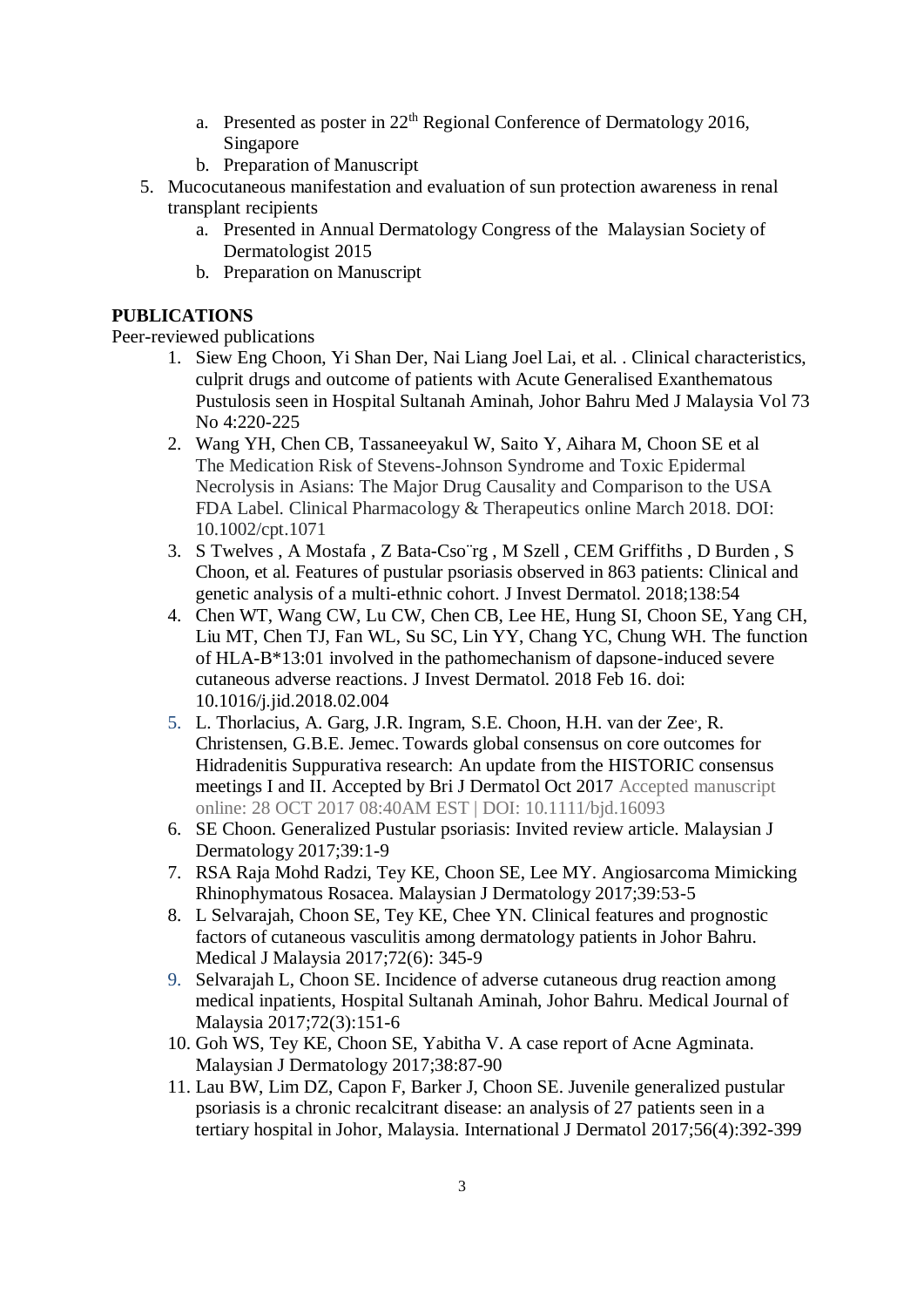- 12. Yap EWY, Lee S, Tey KE, Choon SE. Widespread indurated plaques and nodules. Ind J Dermatol 2017; 62(3): 325–327.
- 13. Siew Eng Choon, Chin Fang Ngim, et al. Clinico-epidemiological profile, including body mass index, of Malaysian children with psoriasis. Medical Journal Malaysia 2017;71(4):166-71
- 14. CC Chang, CC Ng, CL Too, SE Choon, et al. Association of HLA-B\*15:13 and HLA-B\*15:02 with phenytoin-induced severe cutaneous adverse reactions in a Malay population. The Pharmacogenomic Journal 2017;17:170-3
- 15. Youn SW, Tsai TF, Theng C, SE Choon, et al. The Marco Polo Study of Ustekinumab utilization and efficacy in a real-world setting: Treatment of patients with plaque psoriasis in Asia-Pacific countries. Ann Dermatol 2016;28 (2):222- 231
- 16. Mahil SK, Twelves S, Farkas K,---------SE Choon----. AP1S3 mutations cause skin autoinflammation by disrupting keratinocyte autophagy and up-regulating IL-36 production. J Investigative Dermatology 2016;136(11):2251-9
- 17. Selvarajah L,Choon SE, Tarekh NA, Chhetri AD.Cerebral tuberculoma with pulmonary tuberculosis in a patient with psoriasis while on adalimumab, an anti-TNFα agent. International J Dermatol 2016;55(2):e115-e117
- 18. D Berki, SE Choon, AD Burden, C Griffiths, C Smith, J Barker, F Capon. A unifying molecular mechanism underlying the association of CARD14 alleles with autoinflammatory and T-cell mediated skin disorders. Pediatric Rheumatology 2015, 13(Suppl 1):O50
- 19. D Berki, AD Burden, SE Choon, C Griffiths, C Smith, J Barker, F Capon Genetic analysis of CARD14 mutations in an extended pustular psoriasis resource. Bri J Dermatology 2015 E34
- 20. Dorottya Berki, Liu Lu, Siew-Eng,Choon Burden David, Griffiths Christopher, Navarini Alexander etc. Activating CARD14 mutations are associated with generalized pustular psoriasis but rarely account for familial recurrence in psoriasis vulgaris. Journal of Investigative Dermatology [J Invest](http://www.ncbi.nlm.nih.gov/pubmed/26203641)  [Dermatol.](http://www.ncbi.nlm.nih.gov/pubmed/26203641) 2015;135:2964-2970
- 21. Safia Hussain, Dorottya Berki, Siew-Eng Choon, et al. IL36RN mutations define a severe auto-inflammatory phenotype of generalized pustular psoriasis. J Allergy Clin Immunol 2015;135:1067-1070
- 22. Lee S, Shariman MS, Teoh TZ, Choon SE. Verrucous hemangioma in a 10-yearold girl. Malaysian Journal of Dermatology 2015;34:23-25 <http://www.dermatology.org.my/pdf/Journal%20jul%202015.pdf>
- 23. Xiang Y Han, Fleur M Aung, Siew Eng Choon, Betina Werner. Analysis of Mycobacterium leprae and Mycobacterium lepromatosis in 4 countries. Am J Clin Pathol 2014;142:524-532
- 24. Wen-Hung Chung, Wan-Chun Chang,Yun-Hsien Lee,-------Siew-Eng Choon, et al. Genetic Variants Associated With Phenytoin-Related Severe Cutaneous Adverse Reactions. JAMA 2014;312(5):525-534
- 25. N Setta-Kaffetzi,M Simpson, A A Navarini, VM Patel,HLu,M Allen, M Duckworth. H Bachelez, A D Burden, SE Choon, et al. AP1S3 mutations are associated with pustular psoriasis and impaired Toll-like receptor 3 trafficking. The American Journal of Human Genetics 2014;94(5):790-7
- 26. EWY Yap, Lee BS, San VE, See CKL, Wong NKL, SE Choon. Dermatomyositis: Clinical Profile and Association with Malignancies in 43 patients. Malaysian J Dermatol Dec 2014;33:2-8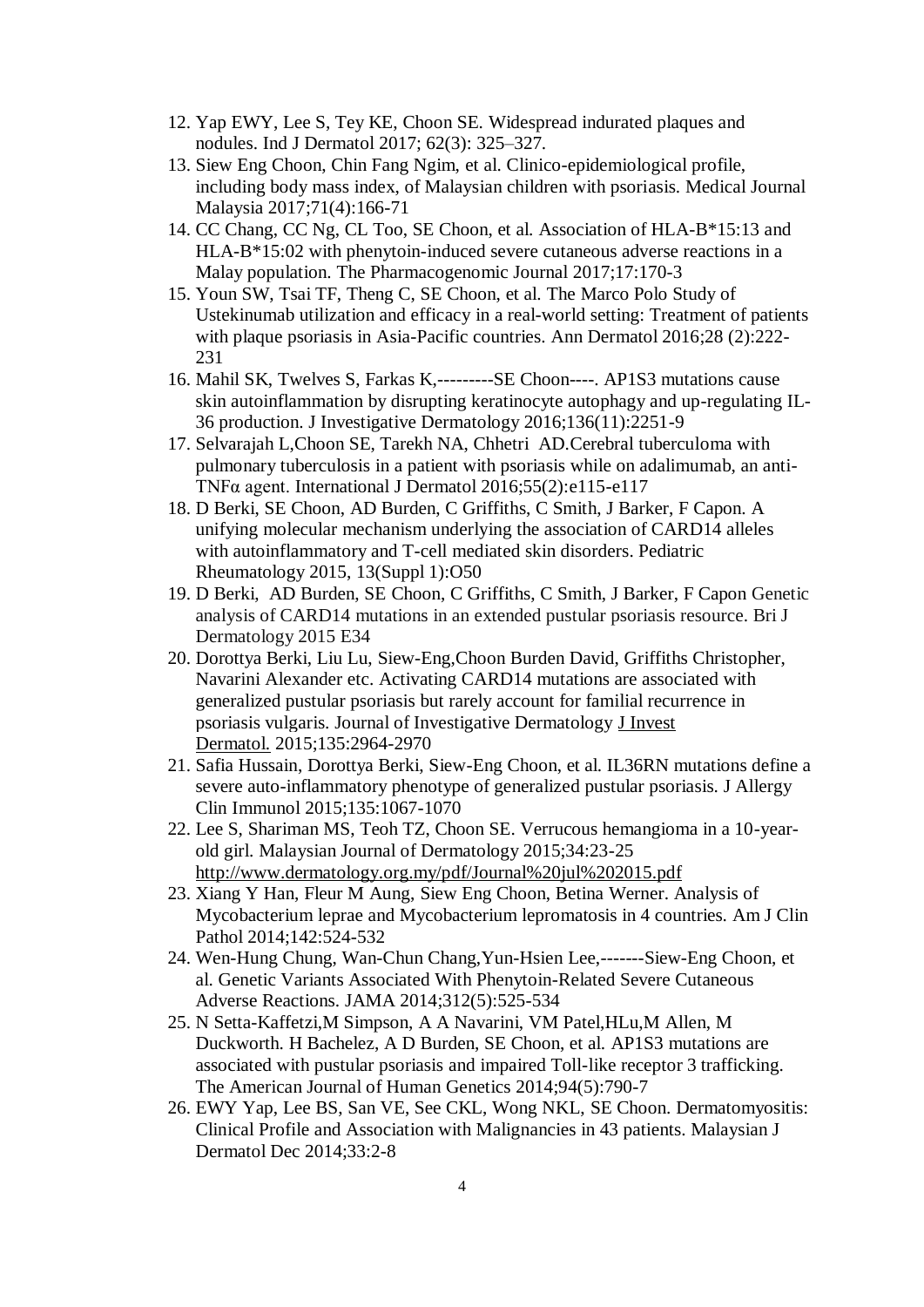- 27. Siew Eng Choon, Nai Meng Lai, Norshaleyna Mohammad, et al. Clinical profile, morbidity and outcome of adult-onset Generalised Pustular Psoriasis: Analysis of 102 cases seen in a tertiary hospital in Johor, Malaysia. International J Dermatol 2014;53(6):676-84
- 28. SE Choon, LC Chan. Malaysian Clinical Practice Guidelines for the Management of Psoriasis Vulgaris: Summary of recommendations. Malaysian Journal of Dermatology 2014;32:2-12
- 29. SE Choon, LC Chan. Malaysian Clinical Practice Guidelines for the Management of Psoriasis Vulgaris: Summary of recommendations for management in primary healthcare setting. Malays Fam Physician 2013;9:16-21
- 30. Chee YC, Choon SE.Classic Dermatomyositis following breast cancer: a case report. Malaysian Journal of Dermatology 2013;31:26-29
- 31. Low Zhi Mei, Tey Kwee Eng, Choon Siew Eng. Chronic Arsenic Poisoning associated Multiple Skin Malignancies. Malaysian Journal of Dermatology 2013;30:30-34
- 32. Setta-Kaffeti N, Navarini A, Patel V, Pulabathla V, Pink A, Choon SE, et al. Rare pathogenic variants in IL36RN underlie a spectrum of psoriasis-associated pustular phenotypes. J Invest Dermatol 2013;133:1366-9
- 33. Amy S. Paller, Katherine Mercy, Mary J. Kwasny, Siew Eng Choon, et al. The Association of Pediatric Psoriasis Severity with Excess and Central Adiposity: An International Cross-sectional Study. JAMA Dermatol 2013;149(2):166-176
- 34. Siew E Choon, Nai M Lai . An epidemiological and clinical analysis of cutaneous adverse drug reactions seen in a tertiary hospital in Johor, Malaysia. Indian J of Dermatology, Venereology and Leprology 2012; 78:734-739
- 35. Siew-Eng Choon, Justin Kang, Ronald Neafie, et al. Conidiobolomycosis in a young Malaysian woman showing chronic localised fibrosing leucocytoclastic vasculitis: a case report and meta-analysis focusing on clinicopathologic and therapeutic correlations with outcome. Am J Dermatopathol 2012;34:511-522
- 36. Choon SE .Clinicipathologic challenge: a lady with prickly nodules on both lower limbs. Malaysian Journal of Dermatology 2012;28:53-56
- 37. Ding WY, CG Lee, Choon SE. Cutaneous adverse drug reactions seen in a tertiary hospital, Johor, Malaysia . International J Dermatol 2010;49: 834-841
- 38. Chong YT, Tey KE, Choon SE. Local experience on the use of methotrexate.in the treatment of psoriasis in Hospital Sultanah Aminah Johor Bahru. Malaysian Journal of Dermatology 2010;25:1-7
- 39. Choon SE, Tey KE. Lucio's phenomenon: a report of three cases seen in Johor, Malaysia. International J Dermatol 2009; 48:984-988
- 40. Tey KE, Chong YT, Choon SE. Aplasia cutis congenital secondary to maternal exposure to carbimazole during pregnancy. Malaysian Journal of Dermatology Vol 23 2009;24-27
- 41. Chong YT Tey KE, Choon SE. Cutaneous Sarcoidosis mimicking Tuberculoid Leprosy. Malaysian Journal of Dermatology Vol 23 2009;51-53
- 42. Huma K, Tey KE, Choon SE. Pyoderma gangrenosum associated with malignancy. Malaysian Journal of Dermatology 2008;21:109-112
- 43. Tey KE. Choon SE. Cutis laxa associated with xanthogranuloma. Malaysian Journal of Dermatology 2008;21:105-107
- 44. Y.T. Chong ,KE Tey, SE Choon. An unusual case of Naevus of Ota and Ito associated with Port Wine Stain. Malaysian Journal of Dermatology.2008;21:99-102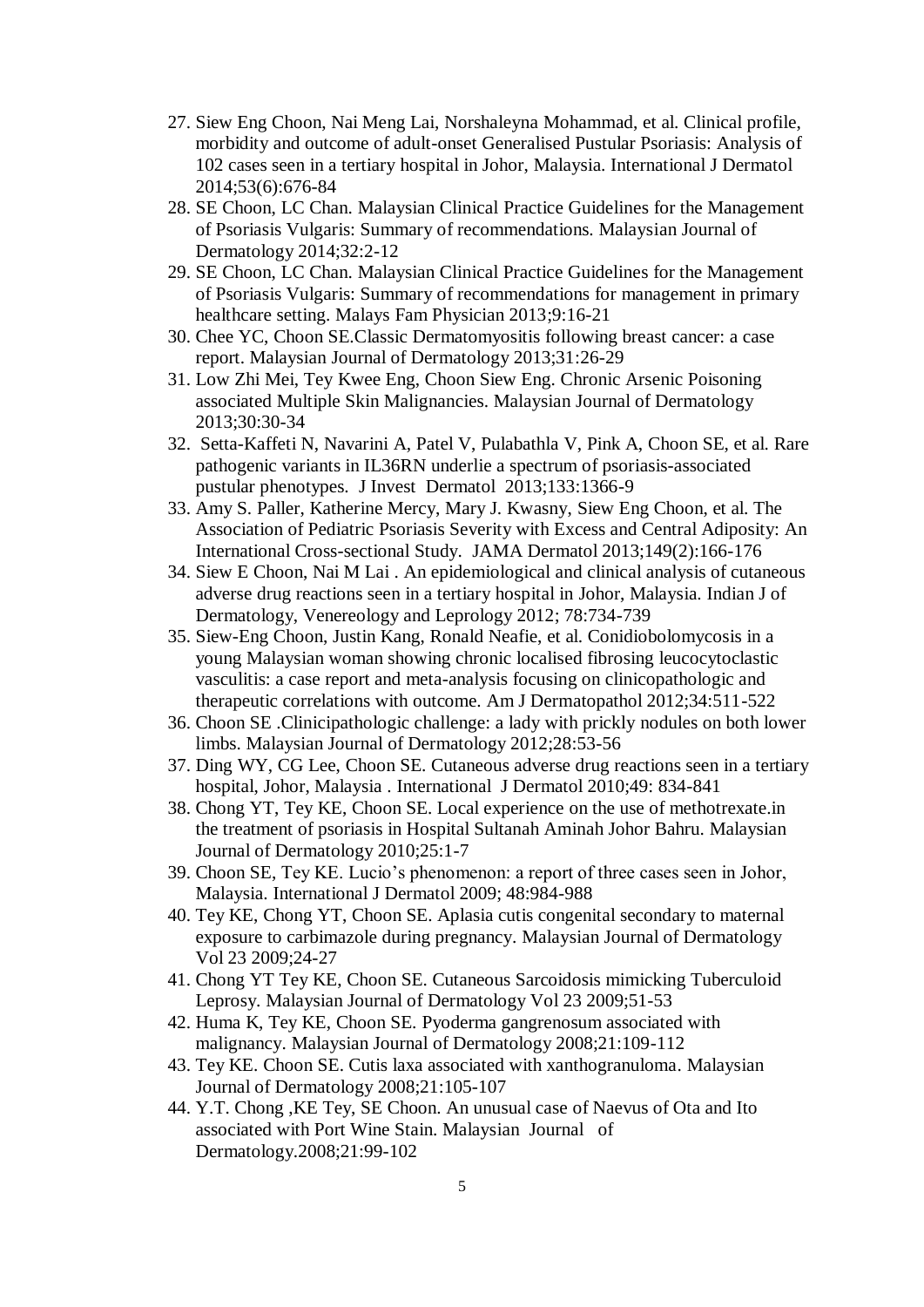- 45. Choon SE, Zainah M, Ghazali AG. Delayed diagnosis of Cutaneous Rosai-Dorfman Disease in a Malaysian man. Arch Dermatol Jan 2008;144:120-1
- 46. Choon SE, Lee CG. Tey K.J. Uveitis as a presenting sign of Syphilis and HIV infection. Malaysian Journal of Dermatology Vol 19 2007
- 47. Tey KK, Choon SE, Zabidah. Management of Leprosy in Department of Dermatology HSAJB. Malaysian Journal of Dermatology Vol 19 2007
- 48. Tey KK, Choon SE, Noraida K. Extramammary Paget's Disease. Malaysian Journal of Dermatology Vol 19 2007
- 49. Chua SE, Khoo JJ, Choon SE. Poikiloderma of Civatte: a case report. Malaysian Journal of Dermatology August 2006:47-52
- 50. Chua SE, Choon SE. X-linked Hypohidrotic Ectodermal Dysplasia in a Malay Family. Malaysian Journal of Dermatology August 2006;56-60
- 51. Huma K, Tey KK, Choon SE, Khoo JJ. Papulonecrotic tuberculid. Malaysian Journal of Dermatology August 2006:67-73
- 52. Tey KK, Choon SE, Khoo JJ. Disseminated Histoplasmosis with atypical Cutaneous lesions in a HIV patient. Malaysian Journal of Dermatology August 2006:73-6
- 53. Chua SE, Choon SE. Median Canaliform nail dystrophy. Malaysian Journal of Dermatology August 2006:97-9
- 54. Khoo JJ, Choon SE. Childhood Tufted Angioma. Pathology June 2006;268-267
- 55. Tey KE, Choon SE. Cutaneous Sarcoidosis mimicking Discoid Lupus Erythematosus. Malaysian Journal of Dermatology August 2005
- 56. Choon SE. Three siblings with verrucous carcinoma of skin and mucosa. Malaysian Journal of Dermatology September 2003
- 57. Tey KE, Choon SE. Pyoderma gangrenosum; association with acute myeloid leukaemia. Malaysian Journal of Dermatology September 2003
- 58. Khoo JJ, Choon SE. Extramammary Paget's disease: a report of 2 cases and a review of literature. Malaysian J Pathology June 2003;73-78
- 59. Che' Salmi Yusoff, Roshidah Baba, SE Choon. Granuloma Inguinale- case report. Malaysian Journal of Dermatology September 2001;57-9.
- 60. SE Choon. Sexually Transmitted Diseases in HIV Era Invited article. Malaysian Journal of Dermatology September 2001;9 -14
- 61. KE Tey, SE Choon, M Ghazali. Cutaneous Miliary tuberculosis. Malaysian Journal of Dermatology September 2000;47-9.
- 62. Choon SE, Mathew M, Othman BS. Demographic characteristics and prevalence of other sexually transmitted diseases in HIV-positive patients seen in Dermatology clinic, Hospital Sultanah Aminah, Johor Bahru Malaysian Medical Journal June 2000;55:174-179
- 63. KE Tey, SE Choon. Hereditary haemorrhagic telangiectasia. Malaysian Journal of Dermatology Aug 1999;12:60-4.
- 64. Choon SE, Khoo JJ, .Coccidioidomycosis in Malaysia. Brit J Dermatol 1999;140: 557-8
- 65. Stevens HP, Choon SE, Hennies HC ,Kelsell.DP Evidence for a single genetic locus in Clouston's hidrotic ectodermal dysplasia. Brit J Dermatol 1999; 140: 963- 4.
- 66. Choon SE, Khoo JJ. "A report of two non-AIDS associated kaposi sarcoma in Malaysia." Malaysian Medical Journal December 1997;52(2):437-40.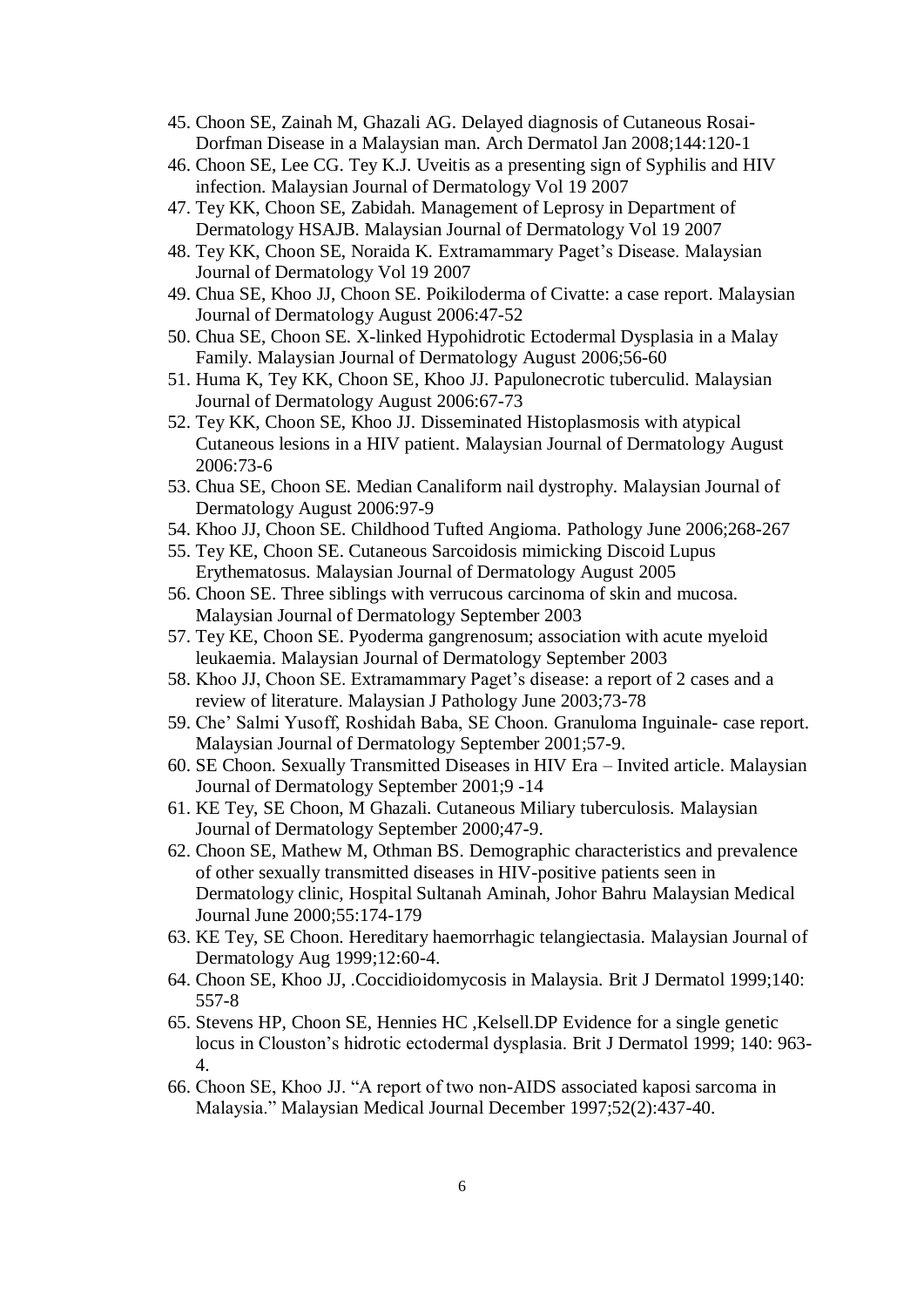- 67. Choon SE ,Sapiah, Ismail Z, Balan V. Sexual behaviour and HIV knowledge among Dermatology cum Genitourinary clinic attendees,Johor Bahru, Malaysia. Malaysian Medical Journal December 1997;52(2):318-24.
- 68. Choon SE, Mathew M. Adverse cutaneous drug eruptions seen in Dermatology clinic,HSAJB. Malaysian Journal of Dermatology Aug 1997;10:24-9.
- 69. Choon SE . Yaws: A report of two cases. Malaysian Journal of Dermatology Aug 1997;10:44-8.
- 70. Choon SE. Chromomycosis of the breast. Malaysian Journal Dermatology 1995;8:61-63.
- 71. Choon SE. Chronic Mucocutaneous Candidiasis. Malaysian Journal of Dermatology 1994;7:29-34.
- 72. Choon SE. Pyoderma faciale. Malaysian Journal of Dermatology 1993;6:11-14

Other contributions to various publications

- 1. Coauthor of chapter on Skin Diseases in Mainland Southeast Asia for book "Dermatology for Skin of Color" 2nd Edition. McGraw Hill Education. 2016 Editors; Paul Kelly, Susan Taylor, Henry Lim, Ana Maria Anido Serrano.
- 2. Malaysian CPG on the Management of Psoriasis vulgaris (chairman of the development group)
- 3. Second Annual Report of Malaysisn Psoriasis Registry 2012
- 4. First Annual Report of Malaysian Psoriasis Registry 2011
- 5. Protocol for biologics intervention for psoriasis, Ministry of Health 2011
- 6. Consensus Guidelines on Management of Chronic Urticaria in Asia (ACGCU) 2010
- 7. Malaysian Guidelines in the treatment of Sexually Transimitted Infections. Third Edition. 2008
- 8. Malaysian Statistics on Medicines 2008.
- 9. Malaysian Statistic on Medical Devices 2007
- 10. Teleprimary Care(TPCR) Start Document
- 11. Step by Step Guide for using TPCis Masters, General Consultation and Care Plan module
- 12. Consensus on Management of Androgenetic Alopecia. Dermatological Society of Malaysia, Ministry of Health and Academy of Medicine 2003.
- 13. Case definition of infectious diseases for notification in Malaysia. Infectious Diseases Unit, Ministry of Health 2003
- 14. 2<sup>nd</sup> Consensus on the epidemiology of STI,HIV/AIDS in Malaysia, Ministry of Health and WHO 2-3 April 2001.
- 15. National Telehealth Policy. Ministry of Health.1<sup>st</sup> Edition 2000, 2<sup>nd</sup> 2003
- 16. 1<sup>st</sup> National Consensus on anti-retroviral management of HIV patients. Ministry of Health and Academy of Medicine 2000
- 17. The Estimation and Projection of HIV/AIDS in Malaysia, for WHO/Malaysia HIV/AIDs surveillance March 1999
- 18. Criteria for the diagnosis of Occupational Skin diseases. Ministry of Health Malaysia 1998

EDITORIAL/REVIEWER EXPERIENCE

- 1. Malaysian Journal of Dermatology- Associate Editor 2007-2008
- 2. Johor State Journal Editor
- 3. Reviewer for Journal of Experimental and Investigative Dermatology,
- 4. Reviewer for British Journal of Dermatology
- 5. Reviewer for Archives of Dermatology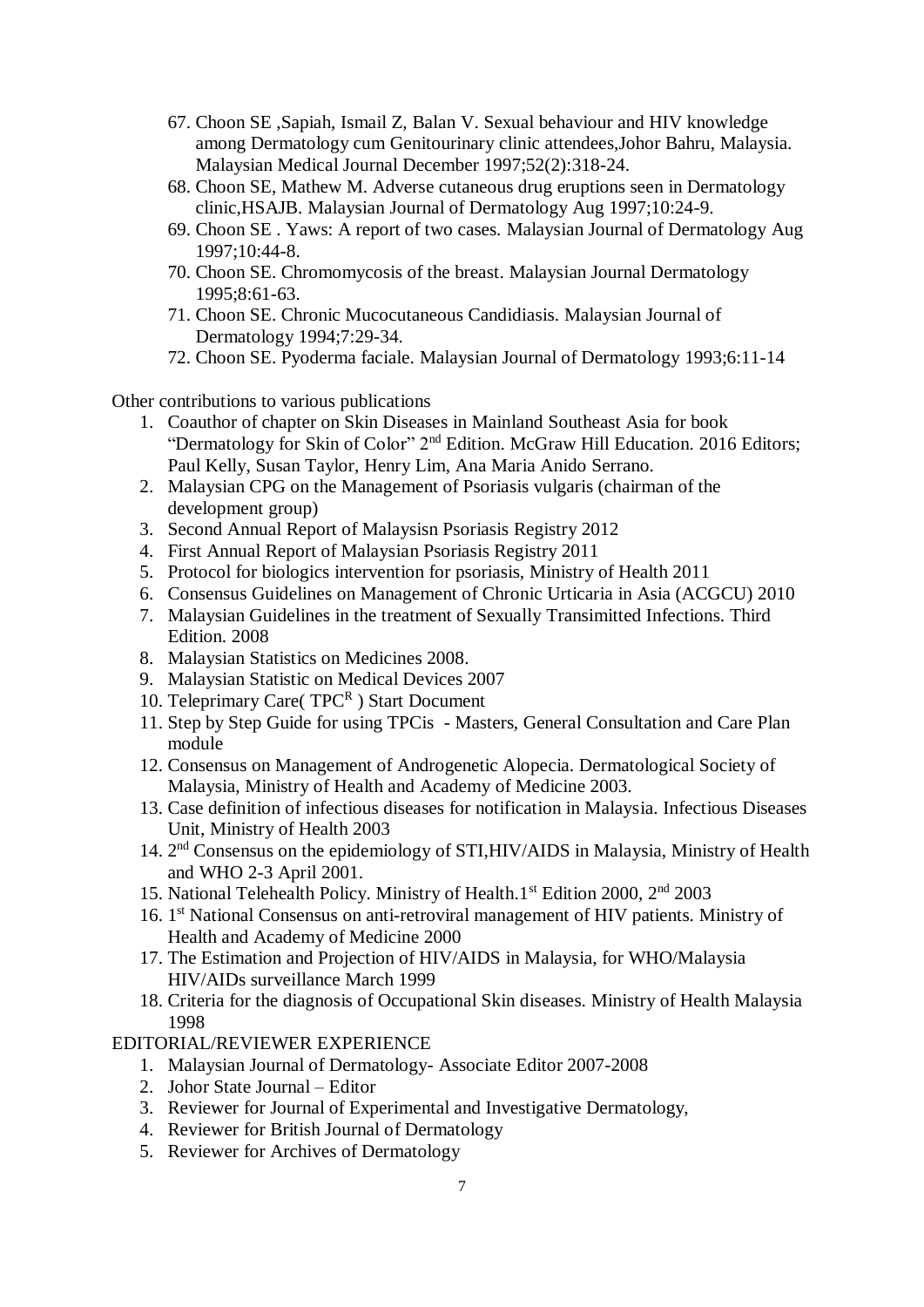- 6. Reviewer for International Journal of Dermatology
- 7. Reviewer for Journal of the European Academy of Dermatology and Venereology
- 8. Reviewer for National CPG for the Management of Acne

INVITED SPEAKER (National, Regional and International Conferences and Meetings)

- 1. Siew Eng Choon. Immunology Master Class 2017, Manila, Philippines 8-10 April 2018
	- o Role of IL23 and the IL23/Th17 immune axis in the pathogenesis and treatment of psoriasis
- 2. Siew Eng Choon. 23rd Annual Meeting of Chinese Society of Dermatology, Chongqing, China on May 11-14, 2017
	- o Hot Topics "Juvenile GPP is a chronic recalcitrant disease"
	- o Meet the expert "Challenging Cases"
- 3. Siew Eng Choon. HS Summit organised by Taiwanese Society for Dermatological and Aesthetic Surgery (TSDAS) Taipei, 9 April 2017
	- o More than skin deep: Comorbidities in HS
	- o Antibiotics and other traditional therapies in HS
- 4. Siew Eng Choon. Immunology Master Class 2017, Bangkok, Thailand 1-2 April 2017 o Understanding IL23/Th17 pathway in inflammation
- 5. Siew Eng Choon.22<sup>nd</sup> Regional Conference (Asian-Australasian) of Dermatology, Singapore 20-24 April 2016
	- o Precongress workshop on Severe adverse cutaneous reaction. Topic; AGEP or GPP: Can we tell?
	- o Psoriasis symposium. Topic: New Insights in Pustular psoriasis.
- 6. Siew Eng Choon. Mid-term meeting of Dermatology society of Malaysia, Kuala Lumpur 26-27 March 2016
	- o Role of IL17 inhibition in the treatment of Psoriasis
- 7. Siew Eng Choon. Taiwan Severe Cutaneous Adverse Drug Reaction (SCAR) meeting, Taipei, Taiwan 28-29 November 2015
	- o SCAR in Malaysia
- 8. Siew Eng Choon. Mid-term meeting of Dermatology Society of Malaysia Kuala Lumpur 24-25 April 2015
	- o Management of Hidradenitis Suppurativa
	- o Update in biologics treatment of Psoriasis
- 9. Siew Eng Choon. Psoriasis Academy of Japan Meeting, Tokyo, 18-19 April 2015 o Genetic basis of psoriasis in Malaysia
- 10. Siew Eng Choon 21<sup>th</sup> Regional (Asian-Australasian) Conference of Dermatology, Danang, Vietnam, 9-12 April 2014.
	- o PLENARY Session "What' s new in Generalised Pustular psoriasis"
	- o SEA-SCAR Group meeting on Severe Adverse drug reaction "Allopurinol hypersensitivity in Malaysia"
	- o Symposium on leprosy and other mycocteriosis 'Lucio Leprosy revisited'
	- o Symposium on Severe Adverse drug reaction "How to deal with patient's multiple drug hypersensitivity"
- 11. Siew Eng Choon. DRESS (Drug Rash with Eosinophilia and Systemic Symptoms)/DIHS in Malaysia. 8th International Congress on Adverse Cutaneous Drug Reactions. Chang Gung University, Taipei, Taiwan. 14-17 November 2013
- 12. SE Choon. Improving care of patients with psoriasis.  $37<sup>rd</sup>$  Annual General Meeting and Dermatology Congress. Kuantan 21-24 Septemer 2013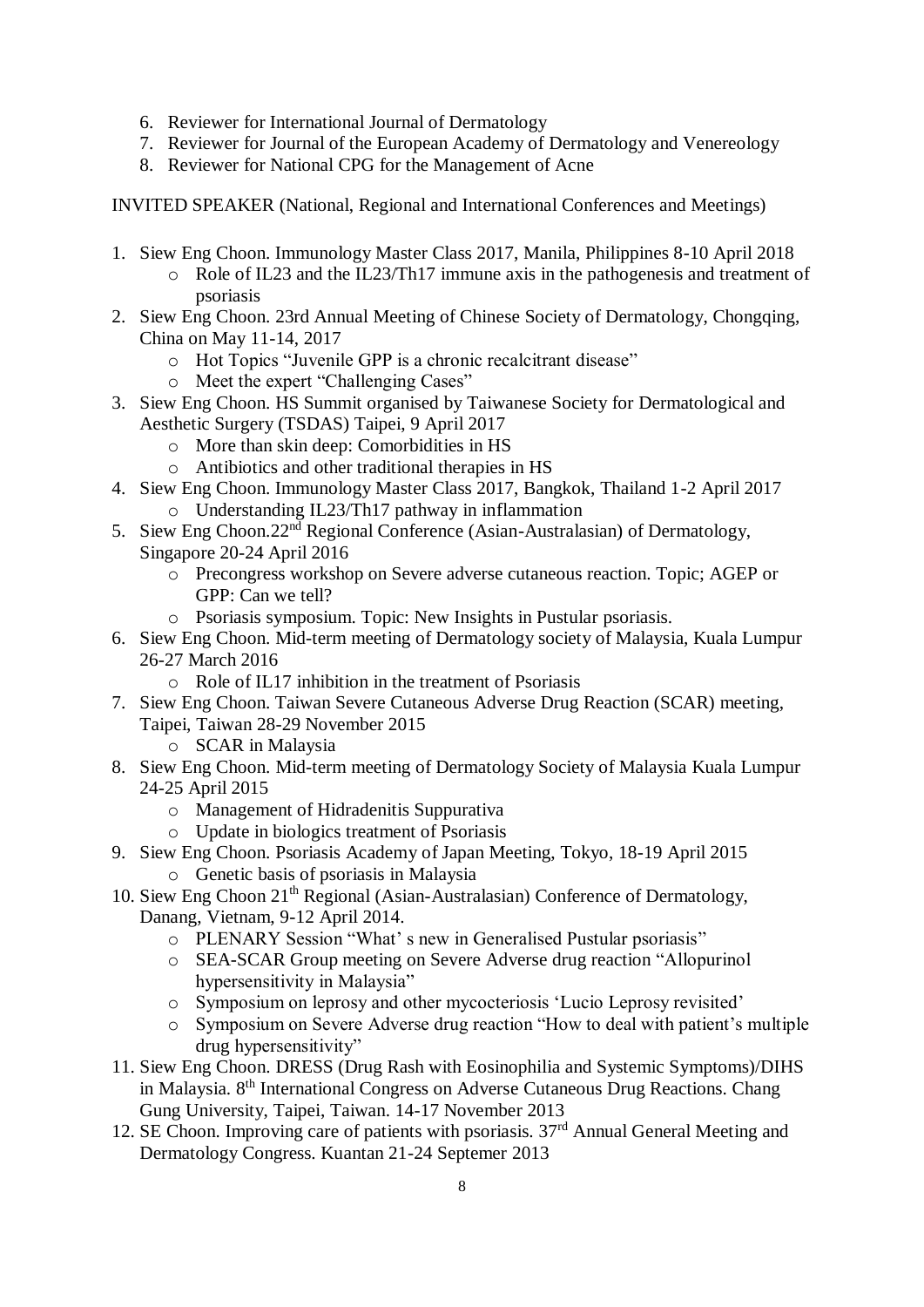- 13. SE Choon. Pustular Psoriasis. PSOR Summit 2012. 15-16 September 2012.Seoul, Korea.
- 14. SE Choon. Pustular Psoriasis. Psoriasis: Focus on Asia in IPC Meet the Expert session. 20<sup>th</sup> Regional (Asian-Australasian) Conference of Dermatology, Manila, Philipines, 20-23 February 2012.
- 15. SE Choon. Severe cutaneous adverse drug reactions (SCARs) in Malaysia. Focus session on SCARs in Asians. 20th Regional (Asian-Australasian) Conference of Dermatology, Manila, Philipines, 20-23 February 2012.
- 16. SE Choon. Challenging cases from Malaysia. Clinicopathologic correlation. 20<sup>th</sup> Regional (Asian-Australasian) Conference of Dermatology, Manila, Philipines, 20-23 February 2012.
- 17. SE Choon. Psoriasis in Malaysia-unmet needs. 1<sup>st</sup> International Steering Committee Meeting for PEARLs Asia Pacific. Bangkok, 8-9 December 2011
- 18. SE Choon. Syphilis and HIV. 2nd National AIDS conference, Shangrila Hotel, Penang. 3- 5 October 2011
- 19. SE Choon. Biologic Experiences from Malaysia. Asian Psoriasis Forum 2010. 19<sup>th</sup> Regional (Asian-Australasian) Conference of Dermatology, Kota Kinabalu, Sabah Malaysia, 20-23 Oct 2010.
- 20. SE Choon. Review of cutaneous adverse drug reactions in Malaysia. Plenary session.  $19<sup>th</sup>$ Regional (Asian-Australasian) Conference of Dermatology, Kota Kinabalu, Sabah Malaysia, 20-23 Oct 2010.
- 21. SE Choon. CPC cases from Malaysia. Dermatopathology interactive clinicopathologic correlation. 19<sup>th</sup> Regional (Asian-Australasian) Conference of Dermatology, Kota Kinabalu, Sabah Malaysia, 20-23 Oct 2010.
- 22. SE Choon. What is new in psoriasis management? Medical Update , Johor .24 September 2010
- 23. .SE Choon. Morbidities and mortality in pustular psoriasis. PSOR Summit. 16-17 July 2010. Pan Pacific Hotel Singapore.
- 24. SE Choon. Management of Psoriasis. Dermatology Update 2010. Johor Bahru 7 August 2010
- 25. SE Choon. Management of Syphilis. Dermatology Update 2010. Johor Bahru 7 August 2010
- 26. SE Choon. Differentiating Dyskeratotic disorders. Satellite Meeting 2009. League of Asian Dermatological societies. 6-7 November 2009, Hanoi, Vietnam
- 27. SE Choon. Psoriasis: New treatment options. Annual Dermatology Update 2009, Kota Kinabalu 13 June 2009.
- 28. SE Choon. Allopurinol allergy. Annual Dermatology Update 2009, Kota Kinabalu 13 June 2009.
- 29. SE Choon. Update in the management of atopic dermatitis: Expanding role of Tacrolimus. Annual Dermatology Update 2009, Kota Kinabalu 13 June 2009
- 30. SE Choon. Biologics for the treatment of Psoriasis: What's new ? 1<sup>st</sup> Conjoint Scientific meeting of the College of Physicians and Paediatricians, Academy of Medicine of Malaysia, Kuala Lumpur, 2-3 May 2009
- 31. SE Choon. Cutaneous manifestations of systemic diseases.  $1<sup>st</sup>$  Conjoint Scientific meeting of the College of Physicians and Paediatricians, Academy of Medicine of Malaysia, Kuala Lumpur, 2-3 May 2009
- 32. SE Choon. Using TPC to coordinate and improve care. HIMSS Asia Pacific Healthcare IT Conference, Kuala Lumpur 24-27 February 2009
- 33. SE Choon. Cases from Malaysia. Dermatopathology SEA Forum. 8th Asian Congress of Dermatology , Seoul, Korea 1-4 October 2008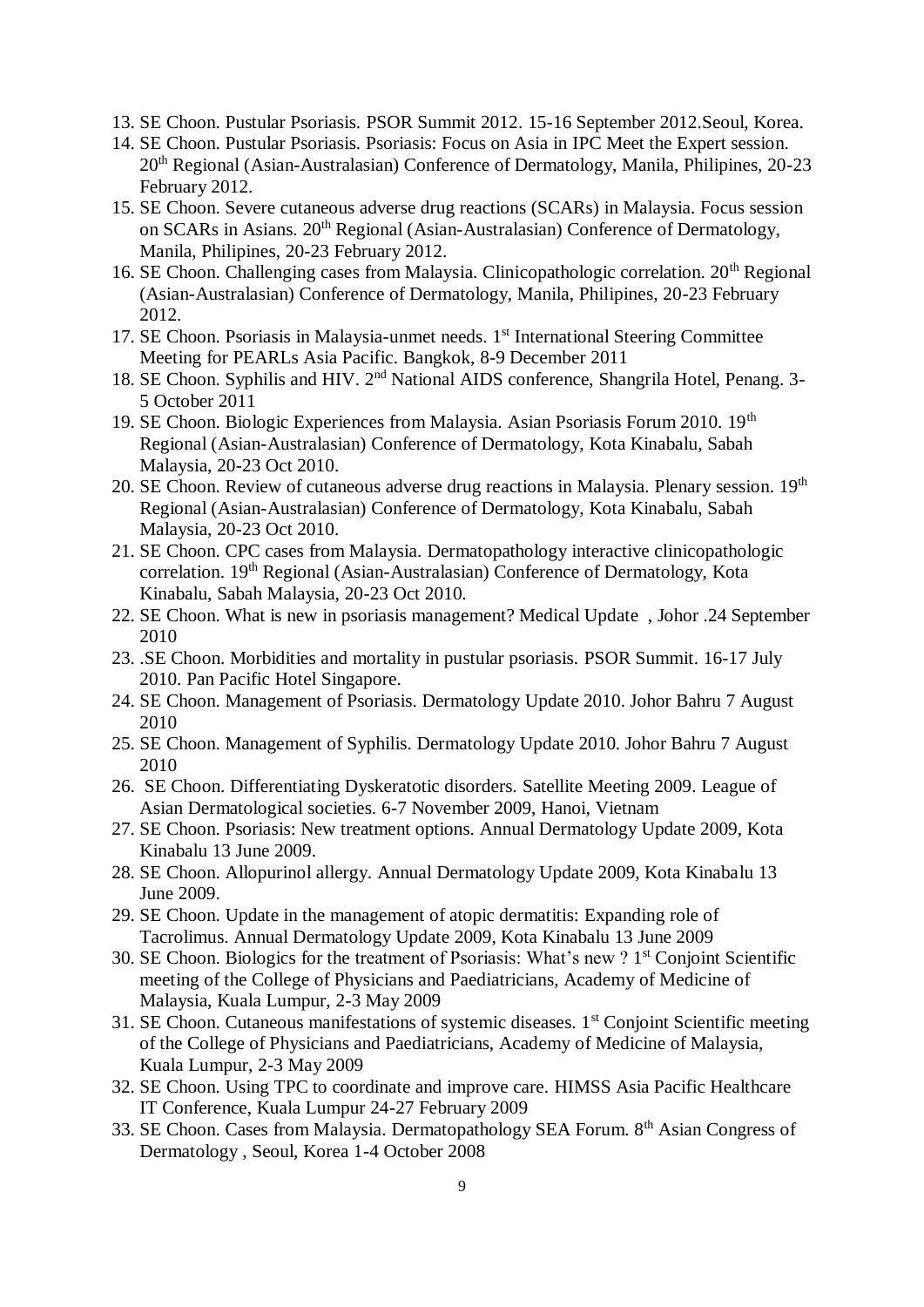- 34. SE Choon. Role of Biologics in the management of Psoriasis. 33rd Annual General Meeting and Dermatology Congress. 21-24 August 2008
- 35. SE Choon Management of syphilis in HIV infection SE.33rd Annual General Meeting and Dermatology Congress. 21-24 August 2008
- 36. SE Choon. Using TPCR database for predicting utilization of health services in Malaysia.-"Innovations from Asia". International ACG users conference, Las Vegas, 1-5May 2008
- 37. Siew Eng Choon, Safurah Jaafar, Mohd Raili Suhaili, Zainal Fitri Zakaria, Fauziah Zainal Ehsan, Anuar Sani. Morbidity patterns seen in primary health care centres in Malaysia. Invited poster presentation. International ACG users conference, Las Vegas, 1-5May 2008
- 38. SE Choon Controversies in the management of syphilis in HIV infection. 1st National AIDS conference, Legend Hotel, Kuala Lumpur Malaysia 30Nov to 2 Dec 2007
- 39. SE Choon. Dermatoses specific to pregnancy- A Clinical Review. Morning Focus Session on 30<sup>th</sup> Sept 2005, 7<sup>th</sup> Asian Dermatology Congress, Hotel Hilton and Le Meridiene, Kuala Lumpur 28 September to 1<sup>st</sup> October 2005
- 40. SE Choon. Allergic Contact Dermatitis. Allergy Update. Kota Kinabalu, Sabah 9<sup>th</sup> -10<sup>th</sup> July 2005
- 41. SE Choon. Investigation of Common allergies Allergy Update Kota Kinabalu, Sabah 9<sup>th</sup> - $10<sup>th</sup>$  July 2005
- 42. SE Choon. Advances in the management of atopic eczema. Round table meeting for Paediatricians 19 July 2005, Hotel Mutiara, Johor Bahru
- 43. SE Choon. Cutaneous manifestations of HIV infection. Dermatology Update Muar 22 November 2004
- 44. SE Choon. Management of Atopic Eczema. Dermatology Update Muar 22 November 2004
- 45. SE Choon. Hair Health and the Human Hair Cycle. Public Forum on Hair Loss in Women, Hotel Mutiara 6<sup>th</sup> November 2004
- 46. SE Choon. Cutaneous manifestations of Internal Malignancies. 4th Johor Scientific Meeting, Hotel Sofitel, Johor Bahru 5-7 August 2003
- 47. SE Choon. Skin signs of Internal Malignancies. Dermatology Update organized by HKL and Dermatology Society of Malaysia 27 April 2003
- 48. SE Choon. Skin signs of Systemic Fungal infections. Dermatology Update organised by HKL and Dermatological Society of Malaysia, Kuala Lumpur 27 April 2003
- 49. SE Choon. "Syphilis including interpretation of laboratory tests" Update on STDs/AIDS for Primary Care Doctors, organised by HKL, Dermatological Society of Malaysia and Infectious Diseases Unit, Ministry of Health, , Kuala Lumpur. 15 July 2001
- 50. SE Choon. STDs in HIV era. Invited speaker. 14th Regional (Asian Australasian) Conference of Dermatology, Kuala Lumpur. 26-30 July 2000.
- 51. SE Choon. HIV and the skin: Don't miss it! Invited speaker for post-congress course for General Practitioner. 14th Regional (Asian Australasian) Conference of Dermatology, Kuala Lumpur. 26-30 July 2000.
- 52. SE Choon. Non-ulcerative STDs in HIV era. Invited speaker. 5<sup>th</sup> International Conference on AIDS in Asia-Pacific Region, Kuala Lumpur. 23-27 October 1999.
- 53. SE Choon. Teledermatology for primary care . Invited speaker.  $24<sup>th</sup>$  Annual Dermatology Congress of Malaysia, Lumut, Perak. 9-12 September 1999
- 54. SE Choon. Skin manifestations of HIV infection. Invited speaker. Symposium. 1st ASEAN Conference on Primary Health Care, Ipoh, 26-28 March 1999.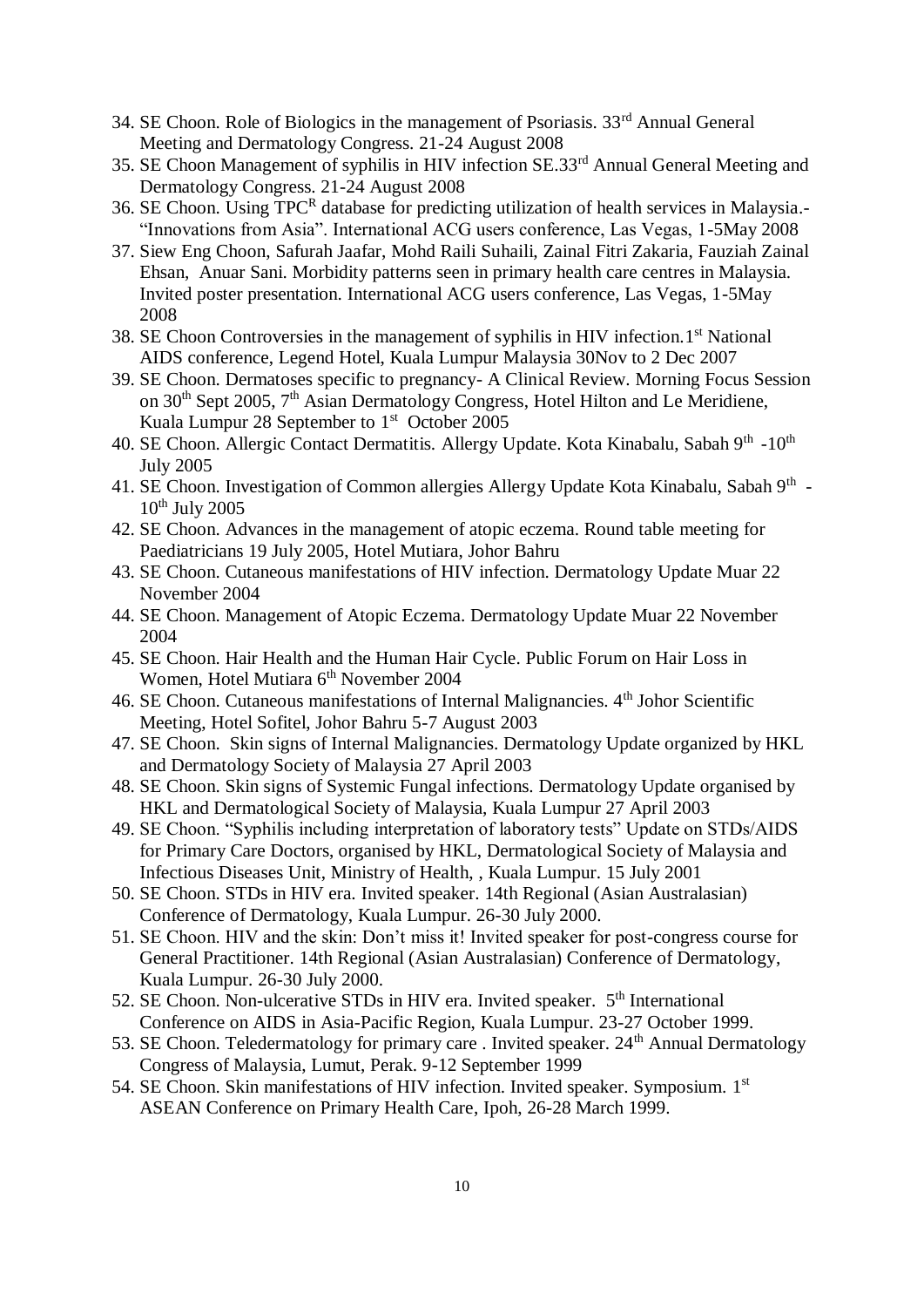55. SE Choon. "Development of cosmetic dermatology in Malaysia is a positive trend" Invited Proposer for Debates,  $21<sup>st</sup>$  Annual Dermatology Congress, Kuching,  $17 - 21$ August 1996.

#### FREE PAPER/POSTER PRESENTATIONS

In Malaysia

- 1. Latha Selvarajah, Siew Eng Choon. Classic Kaposi Sarcoma in an immunocompetent Asian. Eposter No.23. 41<sup>st</sup> Annual Dermatology Conference on 15<sup>th</sup> -18<sup>th</sup> September 2016, Pullman Kuching Hotel, Sarawak
- 2. Yoong Wei Lee, Siew Eng Choon, Yabitha Vasavan Dermatofibrosarcoma Protuberans: A Rare Cutaneous Sarcoma. Eposter No.23. 41<sup>st</sup> Annual Dermatology Conference on 15<sup>th</sup> -18<sup>th</sup> September 2016, Pullman Kuching Hotel, Sarawak
- 3. Raja Siti Aishah, Siew Eng Choon, Siew Eng Tey, Ming Yen Lee<sup>2</sup> Angiosarcoma Mimicking Rhinophymatous Rosacea. Eposter No.29. 41<sup>st</sup> Annual Dermatology Conference on 15<sup>th</sup> -18<sup>th</sup> September at Pullman Kuching Hotel, Sarawak
- 4. Evelyn WY Yap<sup>1</sup>, KE Tey<sup>1</sup>, Md Shah MS<sup>2</sup>, Cheng JF<sup>1</sup>, Choon SE<sup>1</sup> Primary Cutaneous Lymphoma in Johor Bahru, Malaysia - High Frequency of Hypopigmented Mycosis Fungoides with Younger Onset. Eposter No. 30, 41<sup>st</sup> Annual Dermatology Conference on 15<sup>th</sup> -18<sup>th</sup> September at Pullman Kuching Hotel, Sarawak
- 5. Yap EWY, KE Tey, SE Choon Mucocutaneous manifestation and evaluation of sun protection awareness in renal transplant recipients. Free paper. 40th Annual Dermatology Congress 12-17 September 2015, Ipoh, Perak
- 6. Teoh Tze Yuen, Choon Siew Eng Nevoid Basal Cell Carcinoma Syndrome : Report of 3 Cases. ePoster 40th Annual Dermatology Congress 12-17 September 2015, Ipoh, Perak
- 7. Yap EWY, KE Tey, SE Choon A case of extranodal Rosai Dorfman Disease: Widespread indurated plaques and nodules with haemolytic anaemia. Mid-term meeting of Dermatology Society of Malaysia 24-25<sup>th</sup> April 2015, Kuala Lumpur
- 8. Teoh Tze Yuen, KE Tey, SE Choon. Sporotrichosis:10 year review of 13 cases in hospital Sultanah Aminah. Free paper. 39th Annual Dermatology Congress 15-18 September 2014, Penang
- 9. Latha Selvarajah, Siew Eng Choon.Spectrum of Cutaneous Vasculitis in 275 patients in Johor, Malaysia. Free paper. 39th Annual Dermatology Congress 15-18 September 2014, Penang
- 10. Yap EWY, KE Tey, SE Choon Peripheral T-Cell Lymphoma , NOS: More than meets the eye! Free paper. 39th Annual Dermatology Congress 15-18 September 2014, Penang
- 11. Ho SY, Yeap SJL, Goh CC Ng SH, Koh EYC, Choon SE. A re-audit on the use of assessment tools to measure the severity of psoriasis in Hospital Sultanah Aminah Johor Bahru. Free paper. 39th Annual Dermatology Congress 15-18 September 2014, Penang
- 12. Choon SE, Selvarajah L, Tarekh NA, Chhetri AD.Cerebral tuberculoma with pulmonary tuberculosis in a patient with psoriasis while on adalimumab, an anti-TNFα agent. 37rd Annual General Meeting and Dermatology Congress. Kuantan 21- 24 September 2013
- 13. Yap EWY, KE Tey, SE Choon. A case of pyoderma gangrenosum with myelodysplastic syndrome. 37rd Annual General Meeting and Dermatology Congress. Kuantan 21-24 September 2013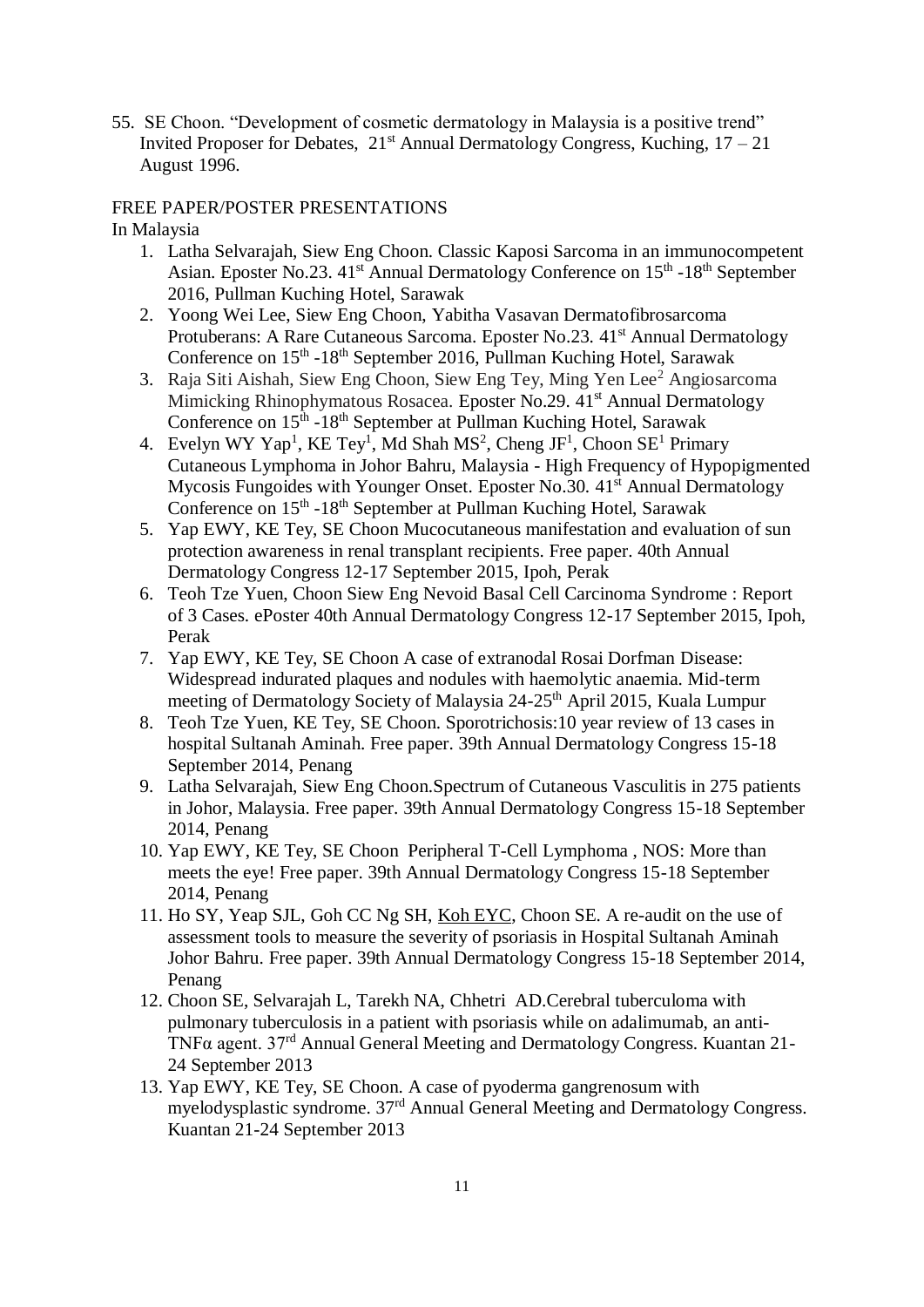- 14. Yap EWY, KE Tey, SE Choon. A Case of Penicillosis. CPC meeting 2013 in HUKM, Kuala Lumpur
- 15. Yap EWY, SE Choon. Chromoblastomycosis: Not all verrucous plaques are skin cancers! Johor Scientific Meeting 2013
- 16. KE Tey , SE Choon. Demography , clinical manifestations and response to treatment of mycoses fungoides. A review of 24 patients at the Department of Dermatology , HSAJB. Johor Research day 11.10. 2012
- 17. KE Tey, SE Choon. Demography, clinic manifestations and response to treatment of patient with Mycosis fungoides. Free paper.  $19<sup>th</sup>$  Regional (Asian-Australasian) Conference of Dermatology, Kota Kinabalu, Sabah Malaysia, 20-23 Oct 2010.
- 18. Yazeed Yahaya, KE Tey, SE Choon. Patterns of sexually transmitted diseases in HSAJB. Poster presentation. 19<sup>th</sup> Regional (Asian-Australasian) Conference of Dermatology, Kota Kinabalu, Sabah Malaysia, 20-23 Oct 2010.
- 19. Lee CK, Ding WY, Choon SE. Analysis of adverse cutaneous drug eruptions seen in Skin clinic, Hospital Sultanah Aminah Johor Bahru. Free paper. 33rd Annual Dermatology Congress 21-24 August 2008
- 20. Chong YT, Tey KE, Choon SE. Sarcoidosis mimicking tuberculoid Leprosy. Free paper. 33rd Annual Dermatology Congress 21-24 August 2008
- 21. Zainah M, Choon SE. Prevalence of STDs in Skin clinic HSAJB. Poster sessions. 7th Johor Scientific meeting 21-23 Aug 2007
- 22. SE Choon, Irene Lee. Uveitis as a presenting sign of Syphilis and HIV infection-free paper. 7th Johor Scientific meeting 21-23 Aug 2007
- 23. Choon SE, Calonje EJ, Ghazali M, KE Tey, K Huma. Recurrent papulonecrotic eruptions in a young man. CPC sessions.  $31<sup>st</sup>$  Annual Congress of Dermatology and Scientific Meeting,Equatorial Hotel, Penang, Malaysia 19 to 22 September 2006
- 24. Choon SE, Calonje EJ, Ghazali M, Zainah M. Cutaneous Rosai-Dorfman. CPC sessions. 31<sup>st</sup> Annual Congress of Dermatology and Scientific Meeting, Equatorial Hotel Penang, Malaysia 19 to 22 September 2006
- 25. Tey KK, Choon SE, Khoo JJ. Extramammary Paget's Disease. Free paper sessions. 31<sup>st</sup> Annual Congress of Dermatology and Scientific Meeting, Equatorial Hotel Penang, Malaysia 19 to 22 September 2006
- 26. Tey KK, Choon SE, Khoo JJ. Lucio's phenomenon. Free paper sessions. 31st Annual Congress of Dermatology and Scientific Meeting, Equatorial Hotel Penang, Malaysia 19 to 22 September 2006
- 27. Huma K, Zainah M, Choon SE . Pyoderma Gangrenosum: A report of three cases with underlying diseases; Free Communication, 7<sup>th</sup> Asian Dermatology Congress, Hotel Hilton and Le Meridiene, Kuala Lumpur 28 September to 1<sup>st</sup> October 2005
- 28. JJ Khoo, SE Choon. Tufted angioma;Short Presentation
- 29. KE Tey, SE Choon. Disseminated Histoplasmosis with atypical cutaneous lesions in a pstient with AIDS: free paper, 7<sup>th</sup> Asian Dermatology Congress, Hotel Hilton and Le Meridiene, Kuala Lumpur 28 September to 1<sup>st</sup> October 2005
- 30. Huma, SE Choon, JJ Khoo. Papulonecrotic Tuberculid; poster presentation, 7<sup>th</sup> Asian Dermatology Congress, Hotel Hilton and Le Meridiene, Kuala Lumpur 28 September to 1<sup>st</sup> October 2005
- 31. Video presentation on Benefits of Teleprimary Care for our Exhibition booth. MSC-ICT Fair. Dewan Millenium, Kepala Batas, Seberang Perai, Penang. 7-10 September 2005
- 32. Zainal M, Choon SE. Metastatic melanoma- case report, 4<sup>th</sup> Scientific Meeting, Johor, Hotel Sofitel, Johor Bahru 5-7 August 2003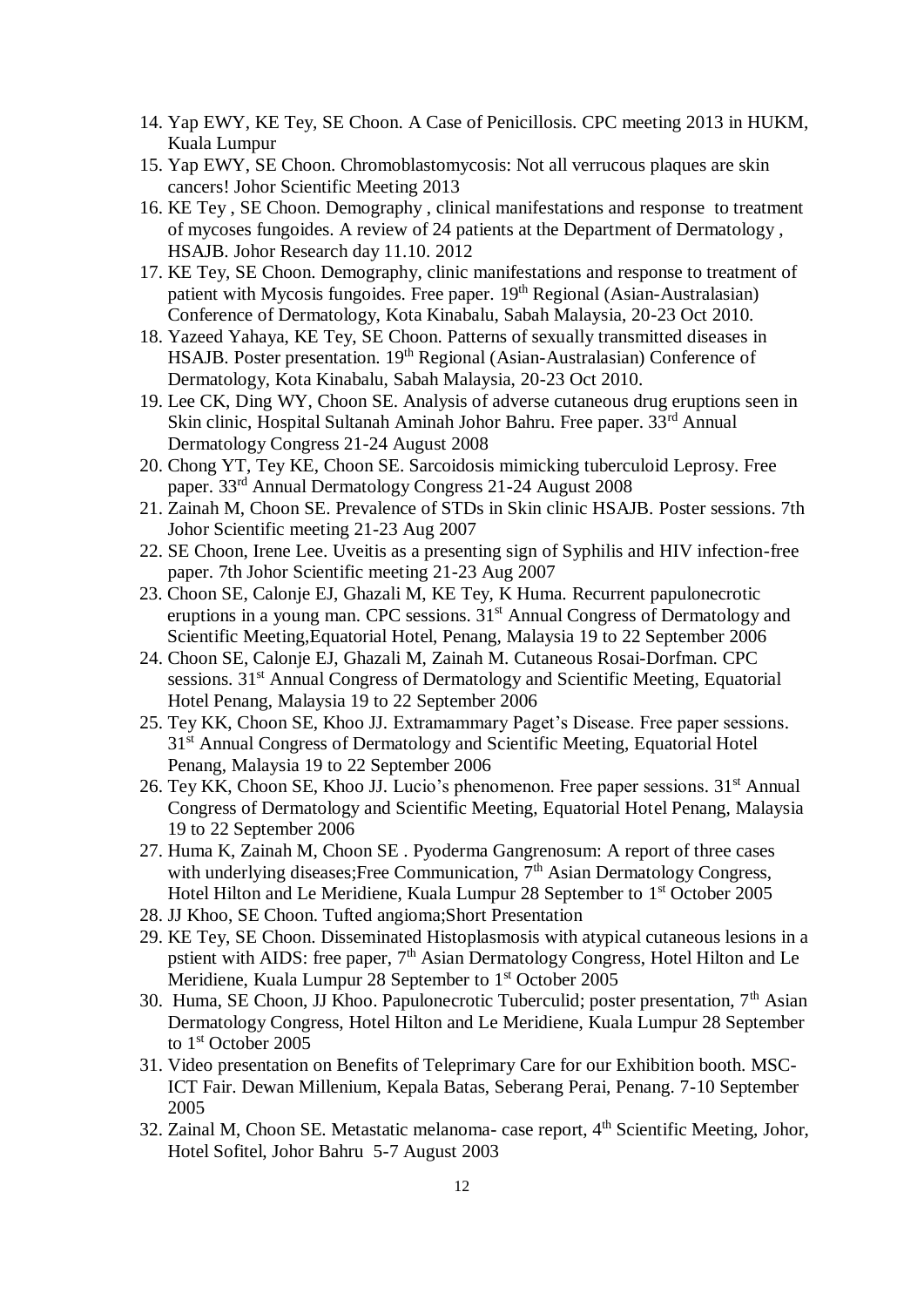- 33. Zuhra, Choon SE. Pemphigoid gestationis case report,  $4<sup>th</sup>$  Scientific Meeting, Johor, Hotel Sofitel, Johor Bahru 5-7 August 2003
- 34. Tey KE, Choon SE. Pyoderma gangrenosum; association with acute myeloid leukaemia. Poster Presentation. 27<sup>th</sup> Annual Dermatology Congress of Malaysia, Bukit Tinggi. 6-9 September 2002
- 35. SE Choon, JJ Khoo, Tan GP. BCG-induced lupus vulgaris and scrofuloderma-Free paper. 14th Regional (Asian Australasian) Conference of Dermatology, Kuala Lumpur. 26-30 July 2000.
- 36. Tey KK, SE Choon, M Ghazali. Cutaneous miliary tuberculosis. Free paper. 14th Regional (Asian Australasian) Conference of Dermatology, Kuala Lumpur, 26-30 July 2000.
- 37. SE Choon. Non-ulcerative STDs in HIV era. Invited speaker. 5<sup>th</sup> International Conference on AIDS in Asia-Pacific Region, Kuala Lumpur. 23-27 October 1999.
- 38. SE Choon, M Mathew, B Sabariah. Poster presentation. Demographic characteristics and prevalence of STDs in HIV patients seen Johor Bahru. 5<sup>th</sup> International Conference on AIDS in Asia-Pacific Region, Kuala Lumpur. 23-27 October 1999.
- 39. SE Choon. Teledermatology for primary care in Johor. Invited speaker. 24<sup>th</sup> Annual Dermatology Congress of Malaysia, Lumut, Perak. 9-12 September 1999
- 40. SE Choon. Skin manifestations of HIV infection. Invited speaker. Symposium. 1st ASEAN Conference on Primary Health Care, Ipoh, 26-28 March 1999.
- 41. WM Chen, SE Choon. Adverse cutaneous drug eruptions. Free paper.  $1<sup>st</sup>$  Annual Scientific Meeting , Johor State, Johor Bahru 8-9 Feb 1999.
- 42. KC Yee, SE Choon, GE Khaw et al. Malaysian patients' knowledge of Psoriasis; Psoriasis association members vs non-members. Poster Presentation. Second MOH-AMM Scientific Meeting, Kuala Lumpur 4-7 Nov 1998
- 43. SE Choon, M Mathew. Epithelioma Cuniculatum Clinicopathological session. 22nd Annual Dermatology Congress, Awana Kijal, Terengganu, 6-9 Sept 1997.
- 44. SE Choon, W Sapiah, Z Ismail, V Balan. Sexual behaviour and HIV knowledge among Dermatology cum Genitourinary clinic attendees,HSAJB, Malaysia – Free paper. First MOH AMM Scientific Meeting, Kuala Lumpur,  $30<sup>th</sup>$  Oct  $-3<sup>rd</sup>$  Nov 1996.
- 45. SE Choon. "Development of cosmetic dermatology in Malaysia is a positive trend" Proposer for Debate  $21^{st}$  Annual Dermatology Congress, Kuching,  $17 - 21$  August 1996.
- 46. SE Choon. Coccidioidomycosis in Malaysia Free paper.  $21<sup>st</sup>$  Annual Dermatology Congress, Kuching, 17-21Aug 1996
- 47. SE Choon. Two cases of non AIDS Kaposi's sarcoma in Malaysia Free paper. 21<sup>st</sup> Annual Dermatology Congress, Kuching, 17-21 Aug 1996.
- 48. SE Choon. Yaws or Syphilis Free paper. Second National Conference on STD/HIV, Kuala Lumpur, 25-28 Nov 1993
- 49. SE Choon, W Sapiah, Z Ismail, V Balan.Trends of STDs at Skin Clinic, HSAJB 1983-1992. Poster presentation. Second National Conference on STD/HIV, Kuala Lumpur, 25 – 28 Nov 1993
- 50. SE Choon. Recurrent Reversal Reactions: case presentation for "Meet the Experts" session. National Leprosy Seminar, Genting Highlands,National Leprosy Seminar, 26-29 July 1992.

In other countries

1. Sophie Twelves<sup>1</sup>, Katalin Farkas<sup>2</sup>, Siew Eng Choon<sup>3</sup>, et al The genetic analysis of a large pustular psoriasis resource highlights differential effects for *IL36RN* and *AP1S3*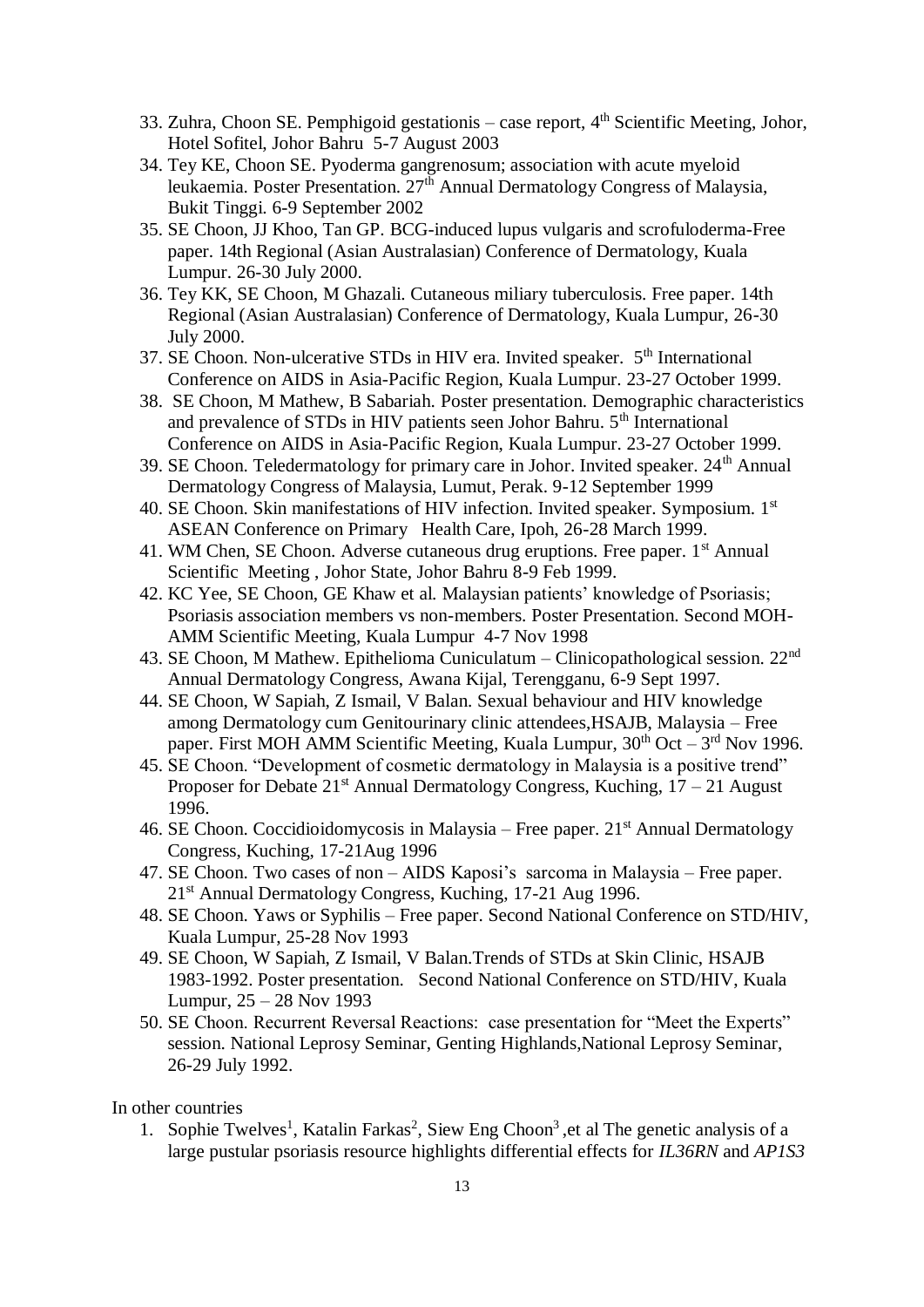mutations. 8th International Congress on Psoriasis: Gene tto clinic 2017; 30 November to 2<sup>nd</sup> December 2017

- 2. Bi Wen Lau<sup>1</sup>, Dee Zhen Lim<sup>1</sup>, Francesca Capon<sup>2</sup> PhD, Jonathan N Barker<sup>2</sup> FRCP, Siew Eng Choon<sup>3</sup> FRCP Juvenile generalized pustular psoriasis is a chronic recalcitrant disease: an analysis of 27 patients seen in a tertiary hospital in Johor, Malaysia. Accepted as poster, European Academy of Dermatology and Venereology conference, Vienna, Austria,28 September -3 October 2016
- 3. SE Choon, EWY Yap, KE Tey Peripheral T-Cell Lymphoma, Nos: More Than Meets The Eye. 23rd World Congress of Dermatology, Vancouver , Canada, June 2015
- 4. SE Choon, L Selvarajah.Spectrum Of Cutaneous Vasculitis In 275 Patients In Johor Bahru, Malaysia. 23rd World Congress of Dermatology, Vancouver , Canada, June 2015
- 5. SE Choon, CF Ngim, P Supramaniam, KE Tey, N M Nanu. Clinical Profile Including Body Mass Index Of Malaysian Children With Psoriasis: A Case-Control Study Of 92 Patients. 23rd World Congress of Dermatology, Vancouver , Canada, June 2015
- 6. Senhong Lee, Shariman M, Siew Eng Choon. Free paper. Clinicopathological gems; Verrucous hemangioma in a 10 year-old. 36th Annual Meeting Australasian Dermatopathology Society. October 23.- 25, 2015. Sydney, New South Wales Australia
- 7. Zhimei Low, KE Tey, SE Choon. Chronic Arsenic Poisoning associated with multiple skin malignancies. 2nd Global Advances and Controversies in Skin Cancer Conference, 29 – 31 October 2015, Melbourne, Australia.
- 8. Yap EWY, Lee BS, San VE , See CKL , Wong NKL , Choon SE. Poster. Dermatomyositis: Clinical Profile and Association with Malignancies in 43 Patients. Regional Conference of Dermatology 2014, Danang, Vietnam
- 9. Francesca, Safia Hussain, Dorottya Berki, Siew-Eng Choon, et al Free communication. IL36RN mutations define a severe, early onset subtype of generalized pustular psoriasis. 7th International Congress; Psoriasis:From gene to clinic. 11-13 December 2014, London UK
- 10. Dorottya Berki, Burden David, Siew-Eng,Choon, et al. The p.Asp176His CARD14 variant is associated with generalized pustular psoriasis with concurrent psoriasis vulgaris. 7<sup>th</sup> International Congress; psoriasis: From gene to clinic. 11-13 December 2014, London UK
- 11. N Setta-Kaffetzi,M Simpson, A A Navarini, VM Patel,HLu,M Allen, SE Choon, et al. Characterization of a new pustular psoriasis gene. 7<sup>th</sup> International Congress; Psoriasis:From gene to clinic. 11-13 December 2014, London UK
- 12. Capon F et al: OR6-006 IL35RN alleles in skin auto inflammation . 7th Congress of International Society of Systemic Auto-Inflammatory Diseases(ISSAID) Lausanne, Switzerland 22-26 May 2013
- 13. Andrew Carlson, Siew Eng Choon. Eryuthema Elevatum Diutinum. 62<sup>st</sup> Pacific Dermatology Annual Meeting, Pasadena, California, USA. 11-15 August 2010
- 14. SE Choon. Morbidities and mortality in pustular psoriasis. PSOR Summit. 16-17 July 2010. Pan Pacific Hotel Singapore.
- 15. SE Choon. Differentiating Dyskeratotic disorders. Satellite Meeting 2009. League of Asian Dermatological societies. 6-7 November 2009, Hanoi, Vietnam
- 16. Siew Eng Choon, Hanizah Khairan, Andrew Carlson, Bruce Ragsdale. Conidiobolomycosis in a Malaysian lady. 61<sup>st</sup> Pacific Dermatology Annual Meeting, Portland, Oregon, USA. 12-16 August 2009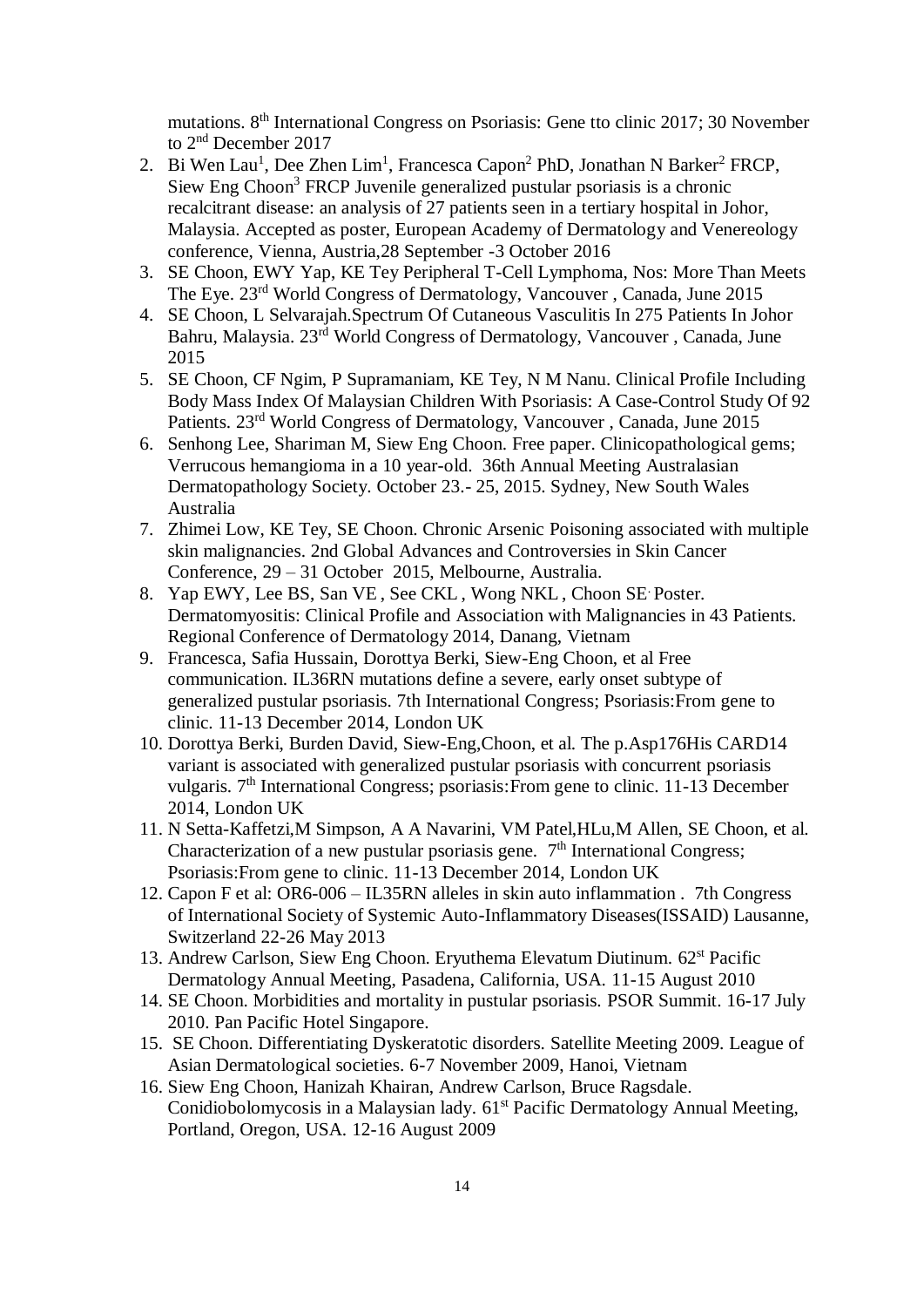- 17. Choon SE, Safurah J, Mohd Raili S et al. Morbidity patterns seen in primary health care centres in Malaysia. Poster presentation. ACG International User Conference 1-4 May 2008, Las Vegas, USA
- 18. SE Chua, SE Choon. Miliaria en plaque poster presentation.  $16<sup>th</sup>$  Regional Conference of Dermatology, Singapore,  $14 - 17$  July 2004
- 19. SE Choon, MM Black. Pityriasis Rubra Pilaris. Monthly Institute of St. John's meeting, St Thomas' Hospital, London, 21 May 2004
- 20. SE Choon, EJ Calonje. Familial Dyskeratotic Comedones. Anglo-French meeting, St. Thomas' Hospital, London, 23 April 2004
- 21. SE Choon. Three siblings with verrucous carcinoma of skin and mucosa that benefited from retinoids Poster presentation. 19<sup>th</sup> World Congress of Dermatology, Sydney, Australia, 15 – 20 June 1997.
- 22. SE Choon W Sapiah, Z Ismail, V Balan. Sexual behaviour and HIV knowledge among Dermatology cum Genitourinary clinic attendees, HSAJB, Malaysia – Free paper. 12th Regional Conference of Dermatology ( Asian-Australasian), Pattaya Thailand, 10 – 15 May 1996.
- 23. SE Choon. Two cases of non-AIDS Kaposi's sarcoma in Malaysia Free paper.  $12<sup>th</sup>$ Regional Conference of Dermatology (Asian-Australasian), Pattaya, Thailand, 10-15 May 1996.
- 24. SE Choon Coccidioidomycosis in Malaysia Free paper.  $12<sup>th</sup>$  Regional Conference of Dermatology (Asian-Australian) Pattaya, Thailand, 10-15 May 1996.
- 25. SE Choon, W Sapiah, V Balan. Trends in STDs at Skin Clinic, HSAJB 1984 1994. Free paper. 11<sup>th</sup> Regional Conference of Dermatology (Asian-Australian) Singapore, 21-24 May 1994.
- 26. SE Choon. Chromomycosis of the Breast Free paper.  $11<sup>th</sup>$  Regional Conference of Dermatology ( Asian- Australasian), Singapore, 21-24 May 1994.

#### MEMBERSHIP/CONTRIBUTIONS IN PROFESSIONAL SOCIETIES/BODIES/FOCUS **GROUPS**

- 1. International Psoriasis Council
	- Councillor 2017
- 2. Global Consensus Group for development Core Outcome Measures for Hidradenitis suppurativa usinf DELPH method (2006 till current)
	- Member
- 3. Asian Academy of Dermatology and Venereology
- Foundation member
- Organising committee member for 19<sup>th</sup> Regional Conference of Dermatology 2010, 20-23 October Kota Kinabalu
- Organising committee member for Satellite Meeting 2009. League of Asian Dermatological societies. 6-7 November 2009, Hanoi, Vietnam
- Member of consensus group for Management of Chronic Urticaria in Asia
- 4. Steering Committee member for PEARLS, Asia-Paciific initiative [https://www.pearlsprogramme.asia](https://www.pearlsprogramme.asia/)
- Prepare and update Educational materials for website
- Plan and participate in yearly meeting to educate doctors from Asia Pacific region on Psoriasis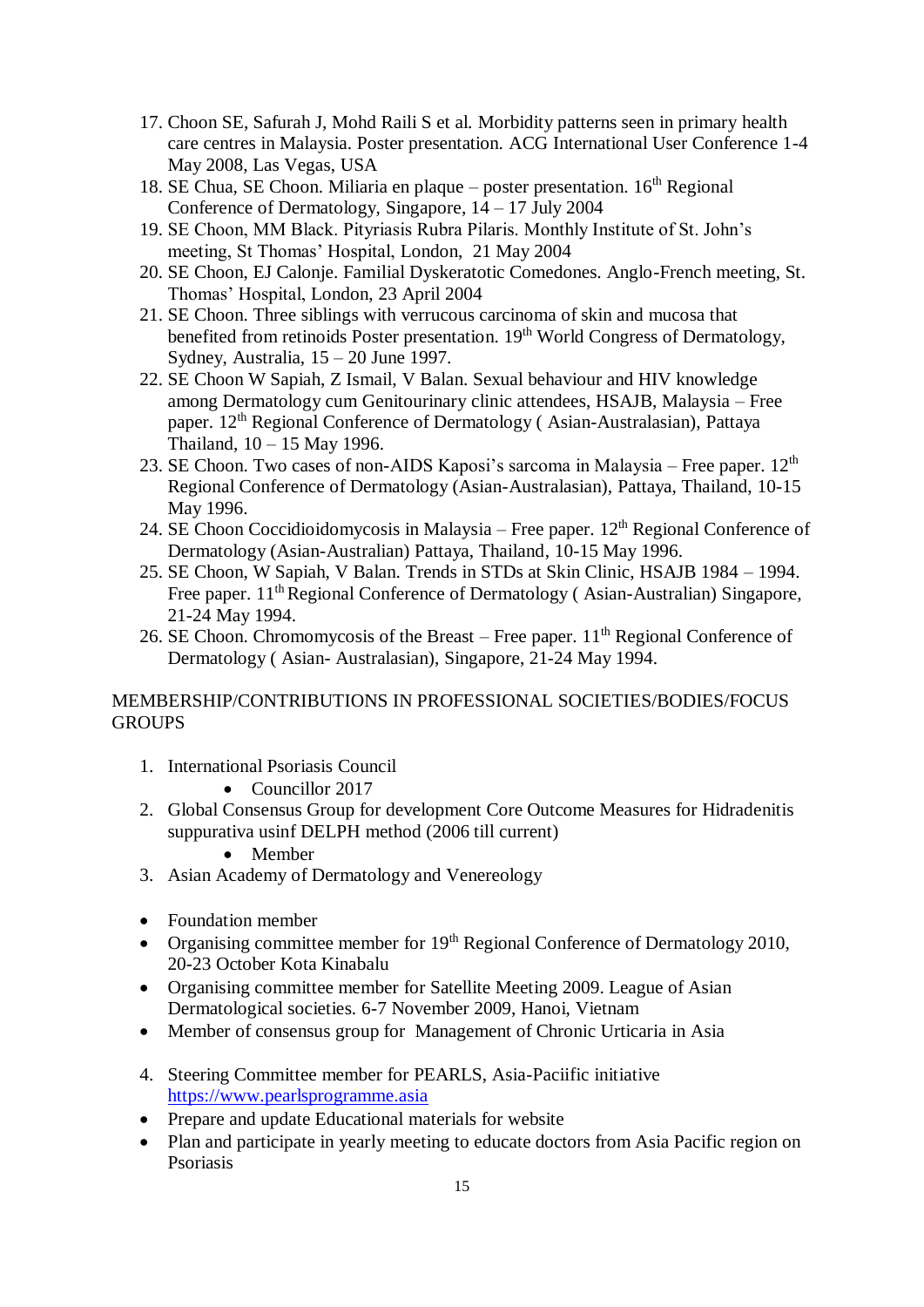- 5. Dermatological Society of Malaysia
- $\bullet$  Honorary Secretary 2002 2003
- Executive Committee member 2000-2002
- Member since 1989
	- $\circ$  Create and moderate egroup [pdmexco@yahoogroups.com](mailto:pdmexco@yahoogroups.com) for society to enable virtual meetings and discussions
	- o Scientific chairman for midyear course in Cutaneous Mycology for General Practitioners, Puteri Pan Pacific Hotel, Johor Bahru, 1994
	- $\circ$  Organising committee member for  $26<sup>th</sup>$  Annual Dermatology Congress, Sheraton Perdana Resort, Langkawi, 13-16 September 2001; was in-charge of social programme which was rated excellent by an interactive evaluation by participants
	- o Updated Psoriasis information pamphlets for patients on the behalf of society. 3000 updated pamphlets were circulated to members in September 2001
	- $\circ$  Organising committee member for  $27<sup>th</sup>$  Annual Dermatology Congress, Colmar Tropicale, Bukit Tinggi Resort, 6 – 9 September 2002; was in-charge of scientific programme which was rated good by an interactive evaluation by participants
	- o Prepared Patient Education pamphlets on Acne Vulgaris on the behalf of society. 5000 updated pamphlets were circulated to members in September 2002. Subsequent requests from members resulted in another 1000 copies printed and distributed
	- o Organising committee member for 28th Annual Dermatology Congress, Hotel Mutiara Penang, 11-14 September 2003
	- o Organising committee member for 6<sup>th</sup> Asian Dermatology Congress. 28 September to 4 October 2005
	- o Chairman and course coordinator for precongress course on Dermatopathology, 6<sup>th</sup> Asian Dermatology Congress, Kuala Lumpur, 28 September to 4 October 2005
	- o Scholarship subcommittee of Dermatological Society of Malaysia member since 2002
	- o Committee for Development of Credentialing guidelines for Laser therapy of skin disorders
	- o Panel of consultants for questions posted on our dermatology website at [www.dermatology.org.my](http://www.dermatology.org.my/) since 2001
	- o Manage all queries to our website and get webmaster to update website regularly since 2002-2003
- 6. International League of Dermatological Societies
- Active registered member
- Organised and chaired symposium on Cosmeceuticals for 8<sup>th</sup> Asian Congress of Dermatology , Seoul, Korea 1-4 October 2008
- 7. Malaysian Medical Association
- Ordinary member since 1982
- Committee member Johor Branch and member of subcommittee for CME 1993-1994
- 8. Academy of Medicine, Malaysia
- Ordinary member since 1999
- 9. Royal College of Physicians United Kingdom
- Member since 1987